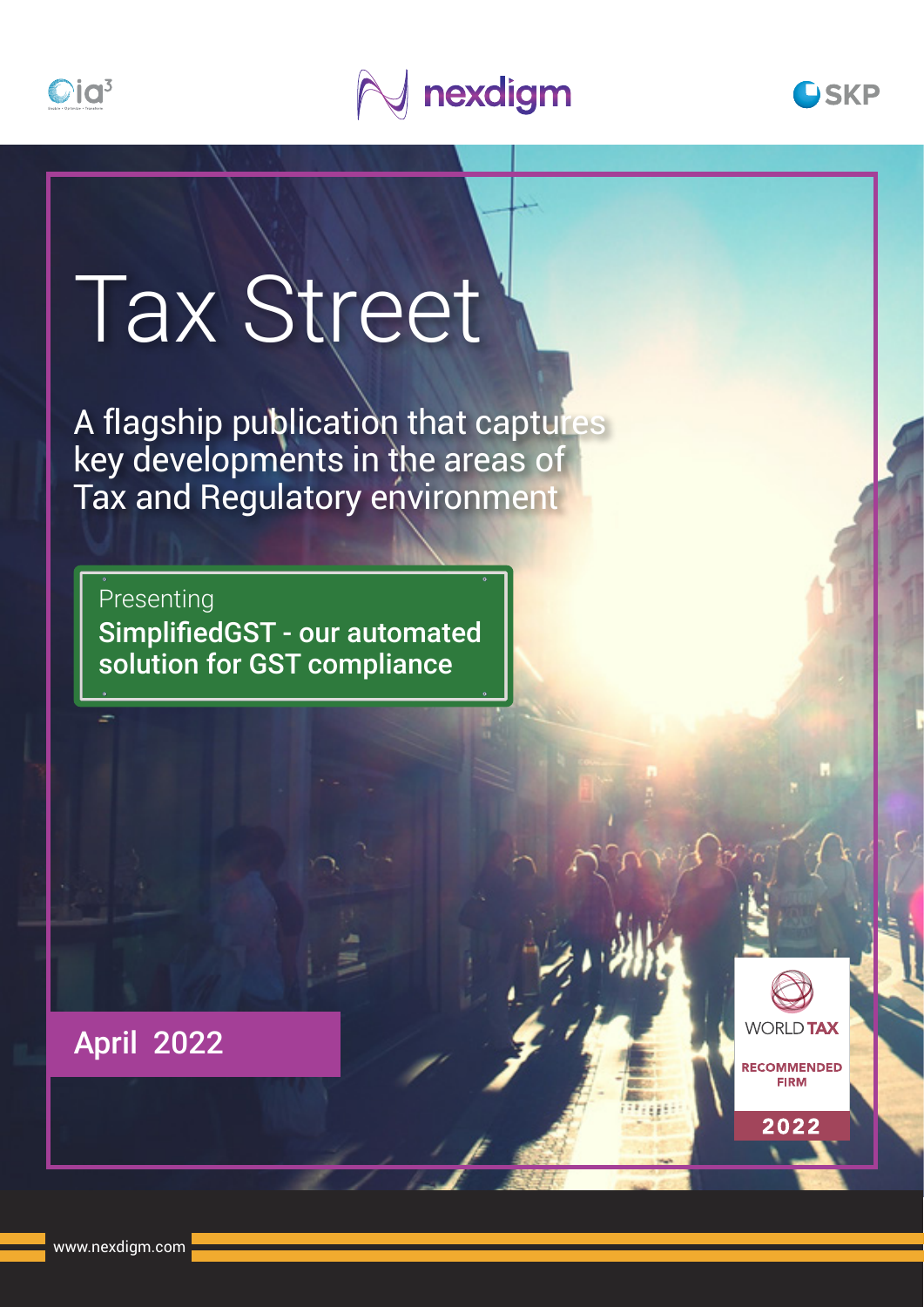

# Introduction

|  | <b>Tax Street</b>          |    |  |  |
|--|----------------------------|----|--|--|
|  | ● Focus Point              | 3  |  |  |
|  | • From the Judiciary       | 5  |  |  |
|  | <b>• Tax Talk</b>          | 12 |  |  |
|  | <b>Compliance Calendar</b> | 18 |  |  |
|  | <b>Events and Webinars</b> | 20 |  |  |
|  | • Insights                 | 20 |  |  |
|  | • In The News              | 21 |  |  |

We are pleased to present the latest edition of Tax Street – our newsletter that covers all the key developments and updates in the realm of taxation in India and across the globe for the month of April 2022.

- The 'Focus Point' covers an overview of the new provision for filing an Updated Tax Return.
- Under the 'From the Judiciary' section, we provide in brief, the key rulings on important cases, and our take on the same.
- Our 'Tax Talk' provides key updates on the important taxrelated news from India and across the globe.
- Under 'Compliance Calendar', we list down the important due dates with regard to direct tax, transfer pricing and indirect tax in the month.

We hope you find our newsletter useful and we look forward to your feedback.

You can write to us at [taxstreet@nexdigm.com](mailto:taxstreet%40skpgroup.com?subject=Tax%20Street). We would be happy to hear your thoughts on what more can we include in our newsletter and incorporate your feedback in our future editions.

Warm regards, The Nexdigm Team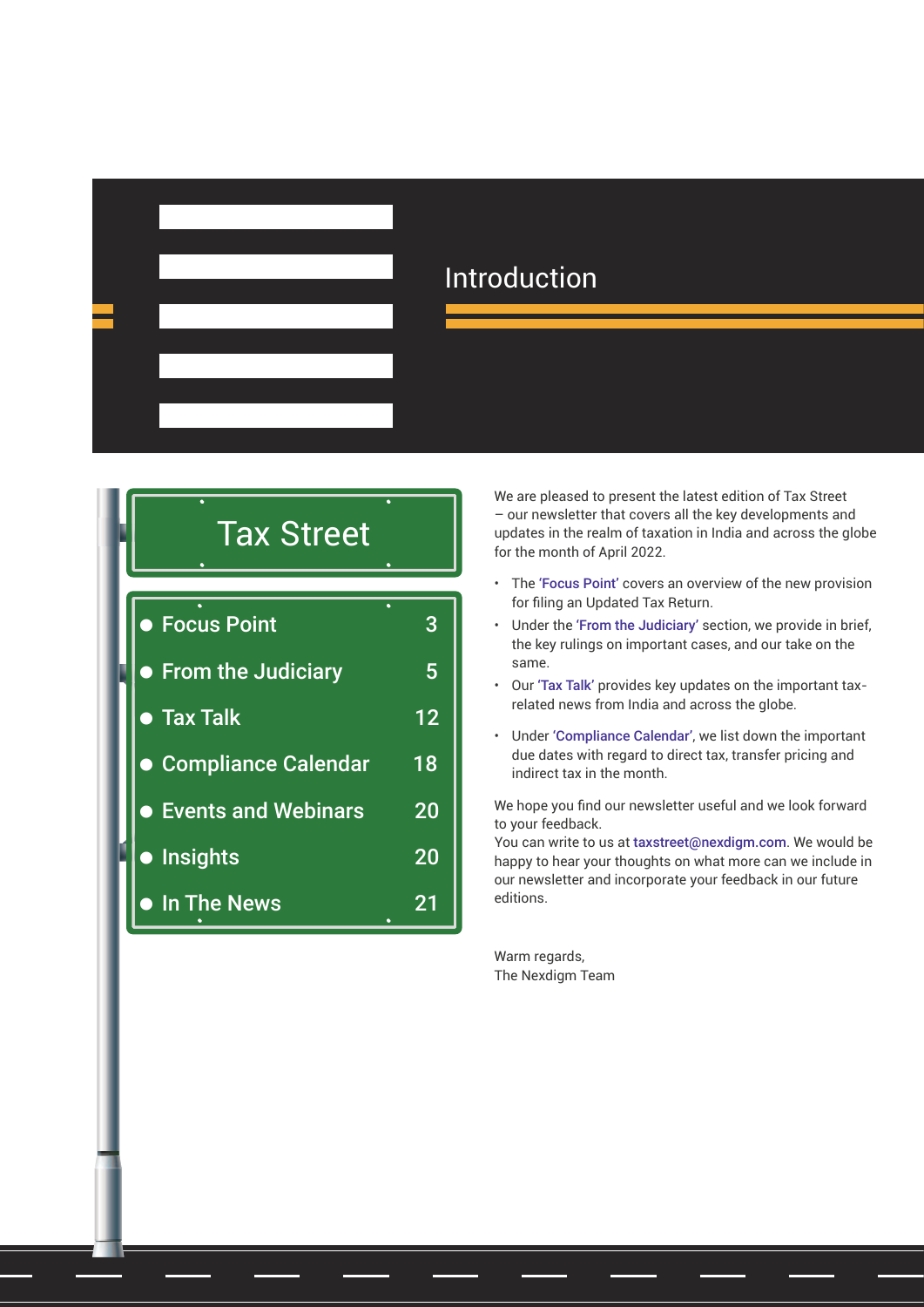# <span id="page-2-0"></span>Focus Point

# The New Provision of Updated Return

The Finance Minister has introduced a new provision for filing an Updated Tax Return vide Finance Act 2022 by inserting sub-section 8A to Section 139 of the Income-tax Act, 1961 (ITA).

Before we analyze the provisions, it will be beneficial to understand the government's objective behind introducing this provision.

Under the current provisions of ITA, the taxpayer is required to file the tax return within the due date as prescribed under Section 139 of ITA. If the return is not filed within the due date, the taxpayer can file a belated tax return three months prior to the end of the relevant assessment year or before the completion of the assessment, whichever is earlier. Similarly, ITA provides the taxpayer an opportunity to revise the return filed earlier in case of any omission or wrong statement, which is to be filed three months before the end of the assessment year or before the completion of the assessment, whichever is earlier. Hence, the object of Section 139 of the ITA is to give reasonable time to the taxpayer to file a correct statement of his income within the duration specified under the ITA.

The government factoring the utilization of huge information and data available relating to the taxpayers, consider that an additional timeline for filing a revised/belated return may not be adequate. Therefore, the concept of Updated Return is introduced, which on the one hand, will bring the use of huge data with the IT Department to a logical conclusion resulting in additional revenue realization and on the other hand, it will facilitate ease of compliance to the taxpayer in a litigation free environment.

The Focus Point explains in detail the provisions relating to the Updated Return:

# What is Updated Return?

A taxpayer, whether or not he has furnished his tax return, is provided an option to file an Updated Return. The Updated Return can be filed within 24 months from the end of the relevant assessment year.

Where a taxpayer has furnished a return under Section 139 of ITA, he can file the Updated Return. Even where the return is not furnished, the taxpayer is eligible to file an Updated Return.

## When can an Updated Return not be filed?

The Updated Return cannot be filed in the following scenarios:

- a. Where the Updated Return is a return of a loss; or
- b. has the effect of decreasing the total tax liability determined based on the return furnished earlier under Section 139 of ITA; or
- c. results in a refund or increase in the refund due based on the return furnished under Section 139 of ITA, earlier

In view of the above, Updated Return can be filed only where there is taxable income or where the tax liability is increasing or remaining neutral or where the refund is decreasing, compared to the tax return filed under Section 139 of ITA.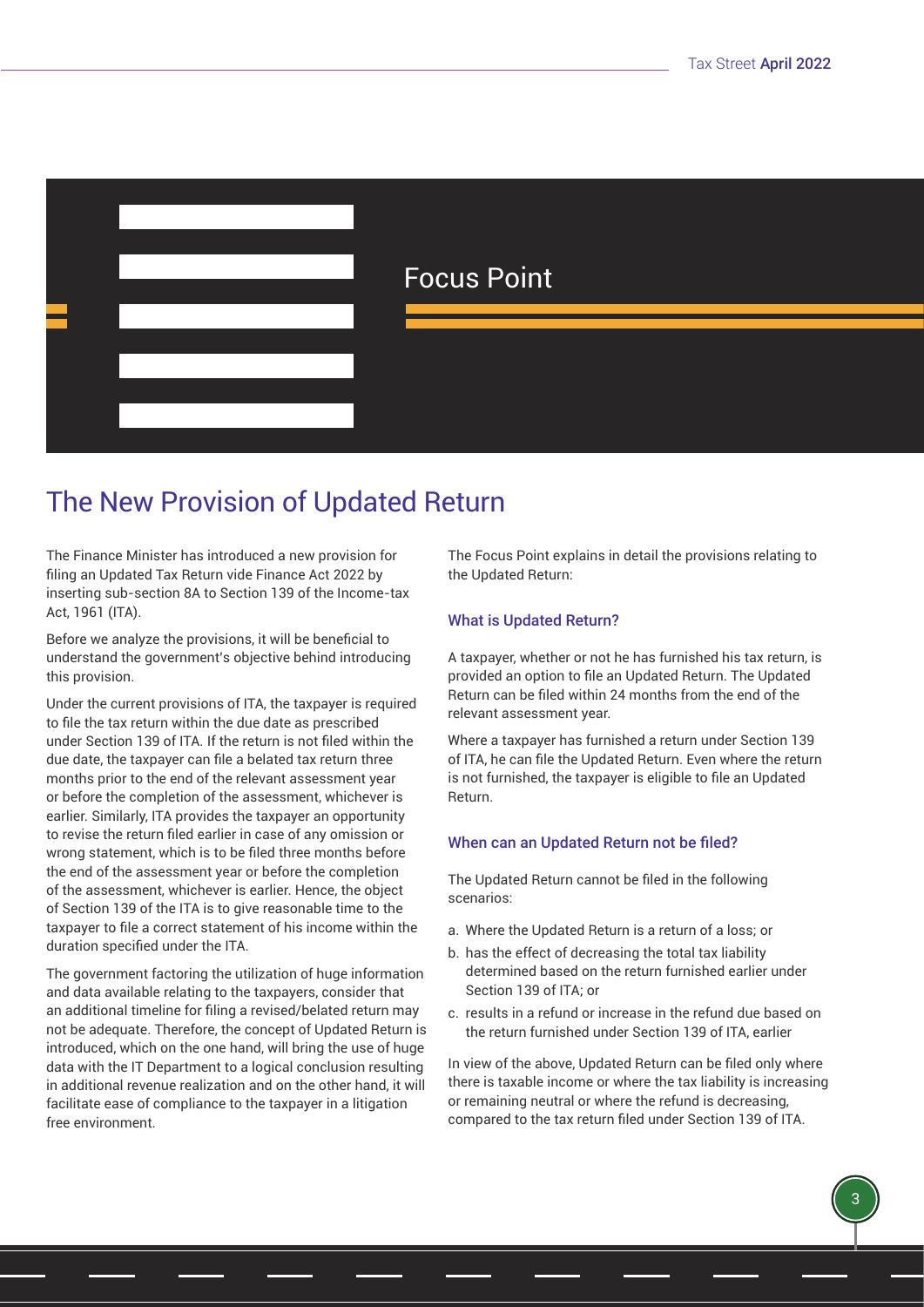#### Who is disqualified from filing Updated Return?

Certain taxpayers are excluded from filing the Updated Returns, which include the following:

- 1. The taxpayer is subject to search and survey as specified under the ITA for the relevant assessment year in which the search or survey is conducted.
- 2. The taxpayer who has already furnished the Updated Return.
- 3. Where the assessment or reassessment or recomputation or revision of income under the ITA is pending or has been completed.
- 4. Where the Tax officer has information in respect of said taxpayer for the relevant assessment year in his possession under certain specified Acts and the same has been communicated to the taxpayer, prior to the date of furnishing of Updated Return.
- 5. Where the Tax officer has information for the relevant assessment year received under a Double Tax Avoidance agreement, and the same has been communicated to taxpayer, prior to the date of furnishing of Updated Return.
- 6. Where any prosecution proceedings have been initiated prior to the furnishing of Updated Return.
- 7. Where the taxpayer is such person or belongs to such class of persons, as may be notified by the Board in this regard.

Hence if the taxpayer satisfies any of the above conditions, he shall be disqualified from file the Updated Return.

#### Additional income tax on Updated Return

A new Section 140B is introduced relating to the taxes payable on the income disclosed in Updated Return. The taxes need to be paid before filing of Updated Return and the proof of the same need to be attached with the tax return.

The taxpayer will be required to pay two types of taxes (a) Normal tax, interest, and fee, if any, applicable on the income disclosed in the Updated Return after reducing advance tax, TDS credit, and foreign tax credit on the taxes deducted outside India, MAT credit, etc. and (b) Additional tax on the aggregate of taxes and interest payable on the income disclosed in Updated Return.

Where the Updated Return is filed within 12 months from the end of the relevant assessment, the additional tax will be 25%, and where the Updated return is filed after 12 months but before 24 months from the end of the relevant assessment, the additional tax will be 50%. The additional tax will be computed on the taxes and interest payable on the income disclosed in the Updated Return.

As such, in addition to the normal tax and interest payable on the additional income disclosed in the Updated Return, the taxpayer will also be required to pay additional tax.

#### Filing of Updated Return

The Central Board of Direct Taxes recently, vide its notification no 48/2022 dated 29 April 2022, has inserted Rule 12AC to the Income Tax Rules, 1962, which provides the mechanism of furnishing the Updated Return of income in the prescribed form ITR U relating to Assessment year commencing from AY 2020-21 and subsequent assessment years.

#### **Conclusion**

The option to file an Updated Return is a welcome provision for the taxpayer to disclose any additional income that was missed to be reported in the original or revised, or belated return. This provision will curtail the litigation between the taxpayer and the tax officer and will promote voluntary tax compliance. However, the taxpayer needs to be equally mindful of the additional taxes that will be payable in addition to the taxes and interest payable on the income disclosed in the Updated Return. The taxpayer, therefore, while filing the tax return, needs to be extremely careful and ensure that all the income is correctly disclosed and the information available in the Annual Information Statement (AIS) is analyzed while filing the original return, so the requirement to file Updated Return can be avoided.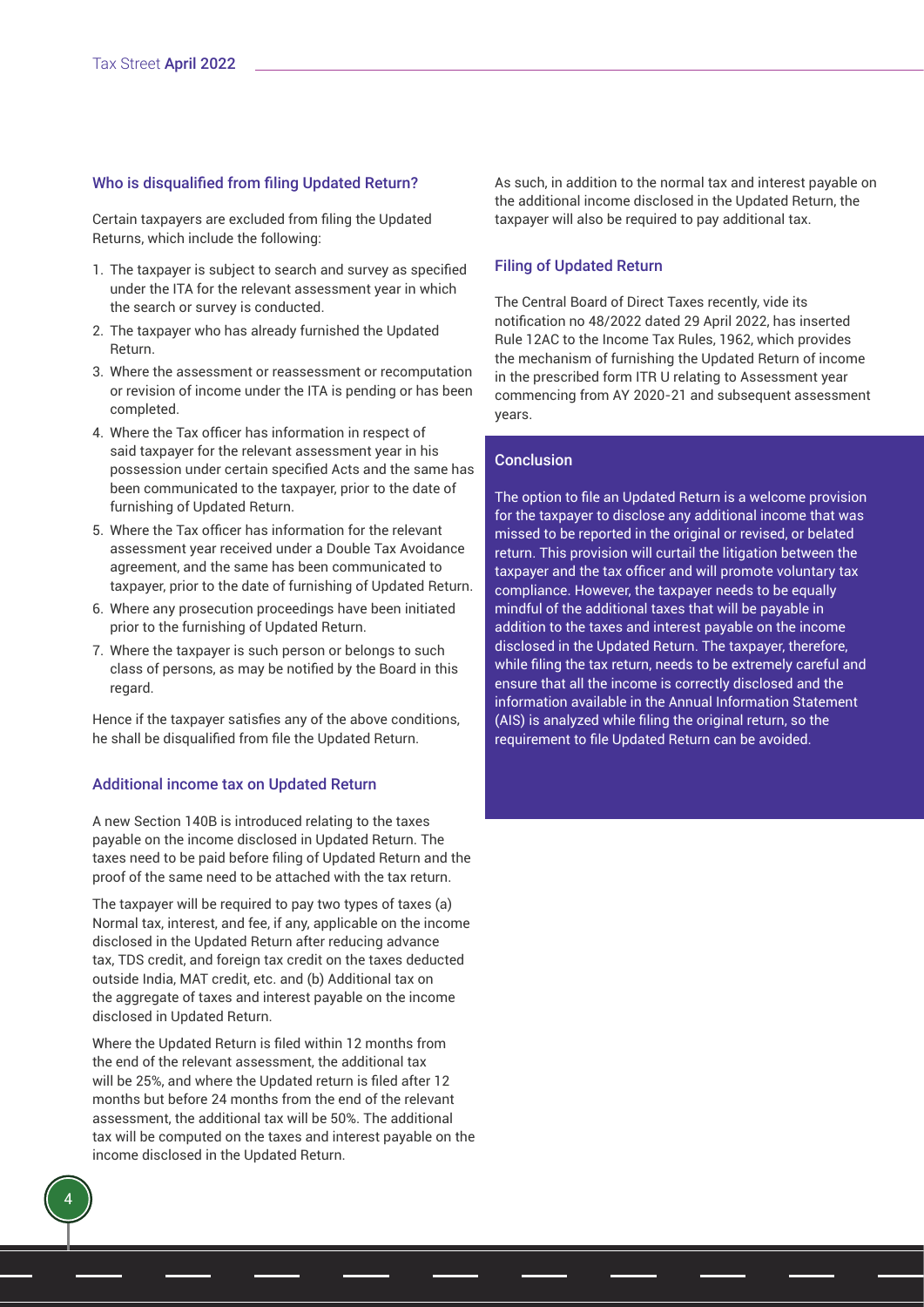<span id="page-4-0"></span>

# From the Judiciary

# Direct Tax

# Whether services are required to be rendered in India to qualify as FTS?

M/s. Infosys Limited. Vs ACIT IT(IT)A No.4,1182/Bang/2014

## *Facts*

The taxpayer is an Indian company engaged in the business of the development and export of software and related services. The taxpayer subcontracted certain overseas work in China to its wholly-owned subsidiary and made payment for subcontracting charges to the subsidiary without any Tax Deducted at Source (TDS). It has adopted a view that since services were rendered completely from outside India, the same would not be taxable in India under Indian tax laws, relying on the **Supreme Court (SC) ruling Ishikawajima Harima Heavy Industries Ltd.1**

Out of the total payment, a major amount was paid after the enactment of the Finance Act, 2010, where the retrospective explanation was added to Section 9(1)(vii), which clarified that Fees for Technical Services (FTS) provided to Indian resident shall be taxable in India, irrespective of location for providing such services and indirectly overruled the *SC ruling of Ishikawajima Harima Heavy Industries Ltd.*

The Assessing Officer (AO) concluded that the payment made to the Chinese subsidiary was liable for TDS U/s 9(1)(vii) of the Income-tax Act as FTS at 20% in the absence of PAN of subsidiary. The Commissioner of Income-tax (Appeals) [CIT(A)] confirmed the AO's order. Aggrieved by the order, the taxpayer filed an appeal before the Bangalore Tribunal.

# *Held*

The Tribunal has remanded the matter to file of AO for payment made before the enactment of the Finance Act, 2010 for fresh adjudication in line with law prevalent at that point in time.

For the payments made after the enactment of the Finance Act, 2010, the Tribunal rejected the taxpayer's plea about the non-taxability of the payment. The Tribunal noted that the taxpayer's reliance on Ishikawajima Harima was not correct in view of the retrospective amendment to Section 9(1)(vii) read with the Explanation. In view of the amendment, rendering services in India is no longer necessary. The Tribunal held that merely because the clients were outside India did not mean that the taxpayer was conducting business outside India. The said subcontracting services were held to be taxable under India-China Double

Taxation Avoidance Agreement (DTAA) as well since the services will be deemed to have been accrued in the tax jurisdiction in which the person making the payment is located.

# **Our Comments**

The Bangalore Tribunal observed that subsequent to the amendment to Section 9(1)(vii), it is no longer necessary that the services must be rendered in India.

# Whether subscription income, an activity of mutual concern, can be taxable as FTS?

M/s. Deloitte Touche Tohmastu Vs DCIT ITA No. 6703, 5760, 5759, 530/ Delhi/2015

# *Facts*

The taxpayer is a non-profit association (Swiss Verein) and a tax resident of Switzerland. The taxpayer received subscription income from its member firms during the year under consideration. The taxpayer claimed that it is an association of members owned and managed by its members and did not offer the income to tax based on principles of mutuality.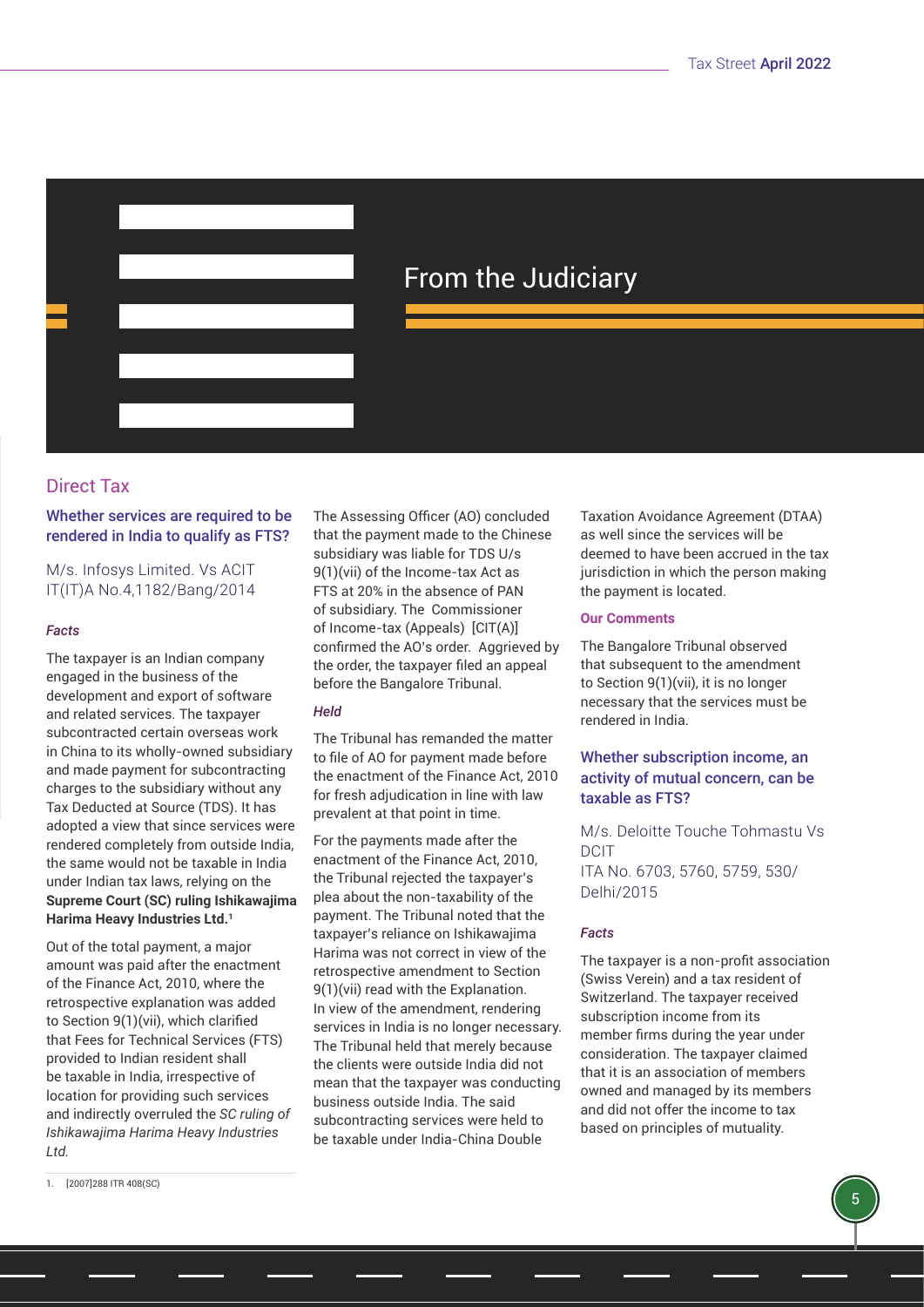The AO did not accept the taxpayer's contention of the principle of mutuality. The AO held that the activity of mutual concern of the taxpayer was in the nature of trade with its members in lieu of which it was receiving income from its members and accordingly treated the subscription fees as FTS. The CIT(A) held that the payments made to the taxpayer were in the nature of reimbursement and covered by the principle of mutuality. Aggrieved by the order, the AO filed an appeal before the Delhi Tribunal.

## *Held*

The Tribunal emphasized that the key conditions required to be satisfied for achieving the principle of mutuality are common and completeness of identity, non-profiteering and obedience to mandate. The doctrine of mutuality refers to the principle that a man cannot engage in business with himself. If the identity of both parties is marked by oneness, then a profit motive cannot be attached to such a venture. The Tribunal noted that the only source of generating funds for the taxpayer was the subscription amount from its members determined on the basis of proposed annual expenditures, which member firms paid in mutual concern to evolve better professional practices. The Tribunal also stated that the taxpayer's articles of association indicate that it was not working as a commercial venture on a quid pro quo basis and hence the subscription income should be exempt based on the principle of mutuality.

## **Our Comments**

The Delhi Tribunal has re-affirmed that where contributions are not with an idea to trade but with an idea of rendering mutual help, the same can be covered under principles of mutuality. However, it is pertinent to note that the determination of mutuality is a factual exercise.

# Transfer Pricing

Auditor's disclaimer cannot be grounds for rejection of the segmental accounts without any specific concern raised by the TPO

V2 Tech Ventures Pvt Ltd [ITA No. 777/Mum/2016] - AY 2011-12

#### *Facts*

The taxpayer provided software support services to its US-based Associated Enterprise (AE) and benchmarked the same by adopting an internal comparison of profit margins earned from the AE segment and Non-AE Segment. The Transfer Pricing Officer (TPO) observed that the segmental profit and loss furnished by the taxpayer contained a disclaimer that read as *"...the information and explanation provided to us..."* Thus, basis this disclaimer, the TPO opined that it raised doubts about its authenticity as it was signed based on the information disclosed by the management and claimed that allocation of expenses was arbitrarily done between the two segments to skew the results in favor of the AE segment. Accordingly, the TPO disapproved taxpayer's justification of the Arm's Length Price (ALP) and proposed an adjustment by comparing taxpayer's margins with external comparable companies. Aggrieved, the taxpayer raised objections before the Dispute Resolution Panel (DRP), which concurred with the TPO's stand.

#### *ITAT Held*

The Income Tax Appellate Tribunal (ITAT) disagreed with the TPO's rejection of the AE/non-AE segmental on the basis of disclaimer by the auditor and noted that such disclaimer was a standard practice and there was no specific information that was sought to be disclaimed vis-a-vis the authenticity of the segmental. The ITAT also highlighted TPO's failure to pinpoint the specific issues or seek response

through raising questions on issues whilst rejecting the segmental. Whilst the ITAT remitted the verification of the segmental basis TPO's claim on the arbitrary allocation of expenses; it was done with a direction that if no defects were found in the segmental so drawn, then the justification of the ALP should be accepted.

#### **Our Comments**

The decision also lays down an onus on the TPO to pinpoint specific flaws in any data produced by the taxpayer or the need for requisition of further details to resolve specific doubts before the adhoc rejection of the data produced by the taxpayer. The common practices like disclaimer while signing segmental accounts should not be the ground for outright rejection of data relied on by the taxpayer. However, this also emphasizes maintaining an appropriate basis for applying allocation keys and documentary evidence, which can make the segmental profit and loss more robust.

ITAT distinguishes trade credit from a loan and opines that while there may be implied interest for opportunity cost and notional financial costs for the credit period agreed – however, extended trade credit may also require an interest charge

Tech Mahindra Limited [ITA Nos.1034 & 1035/MUM/2010] - AY 2004-05 & AY 2005-06

#### *Facts*

The taxpayer was engaged in the development of computer software and other related services. The taxpayer had provided a trade credit to its AE, citing that the AE had incurred losses and was not able to raise funds externally. The taxpayer had not charged any interest from the AE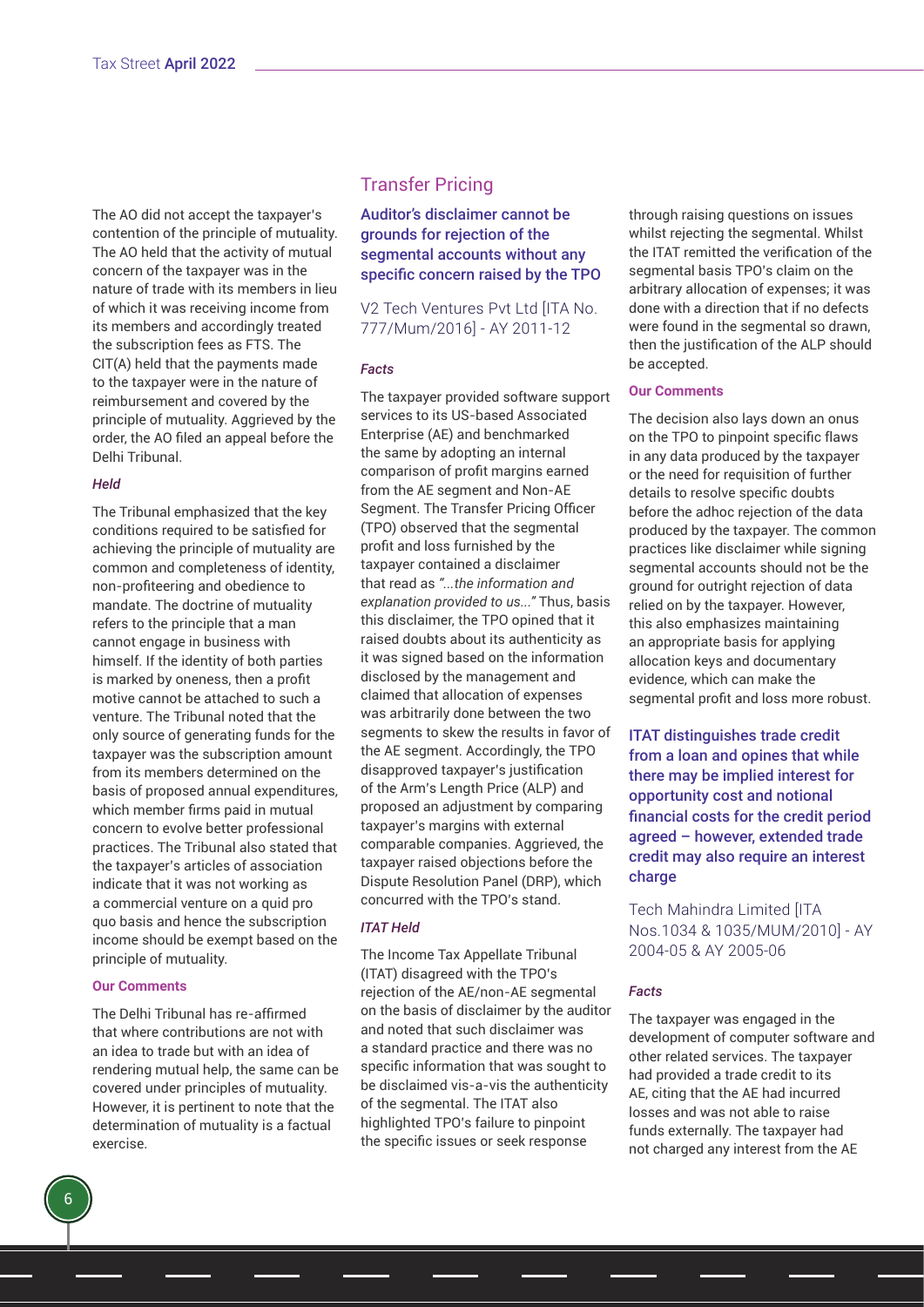for the extended trade credit provided by stating that trade credit was very different from a loan considering the differences in geographies, timing, nature and purpose of funds. However, the TPO had proposed to levy an interest rate of 10%, relying on the interest rate applied to German AE on a Euro-denominated loan extended by the taxpayer. At the Appeal stage, the CIT(A), allowed partial relief by adopting an interest rate using USD LIBOR (1.22%) + 80 basis points. Aggrieved, the taxpayer appealed before the ITAT.

#### *ITAT Held*

The ITAT took cognizance of the fact that it was the taxpayer's business decision to extend trade credit to AE to tide over its temporary liquidity situation and also the fact that the average debtor days relating to AE was 124 days whilst the same was 150 days in case of third parties with no interest being charged in the case of latter for delayed payments. The ITAT further observed that for a similar transaction, no Transfer Pricing (TP) adjustment was proposed for prior years,i.e., for AY 2002-03 and AY2003-04. While these are only observations pointers, the ITAT went on to opine that *"..Transfer Pricing regime normally judges the transfer pricing of the taxpayer based on the results rather than on the intent to shift income from one side to another. In the normal ALP, an element of implied interest would always have been there so as to compensate for the opportunity cost and notional financial cost associated with account receivable/ adjustments so called for."*

Hence, the ITAT seems to be affirming the charging of interest even on extended trade credit. However, it has remitted the case for computation of the correct period of charge as well as the correct interest rate to be applied, *which would be available at* 

*that particular point of time in the open market and as per the practice on (trade credit).*

## **Our Comments**

The decision brings out relevant distinguishing factors in the nature of trade credit vis-a-vis loans and consequent different approaches to be adopted in benchmarking. However, it also seems to indicate that even a trade credit contains an implied interest cost imbibed in the pricing of the underlying transaction, from which they emanate) as against a loan transaction. Furthermore, it also delves into the fact that regard should be had to comparable instances/ practices followed by the taxpayers while undertaking similar transactions with third parties while deciding the appropriate benchmark for a particular transaction.

Closing balances of loans cannot be considered as a basis for the charge, instead, the actual outstanding period of loans should be looked at

OPTO Circuits (India) Ltd [IT(TP)A No.2323/Bang/2016] – AY 2007-08

#### *Facts*

The taxpayer was a manufacturer of electronic medical equipment and had extended a loan to its AE without charging any interest. The TPO proposed interest to be charged based on the average prime lending rate prescribed by the State Bank of India (i.e.11.375%) prevailing during the said financial year on **the closing balance** (for the full year), which was affirmed by the DRP as well.

# *ITAT Held*

ITAT observed that there was an opening debit balance as well as amounts advanced during the year, and opined that interest should have been computed based on the time for which the loan amount was outstanding (rather than on the closing balance and for the full year) and hence remitted the recomputation of interest on a time basis.

#### **Our Comments**

The taxpayers should be vigilant to ensure that when submissions are made, they provide such details of the loan period during the year on which only the interest should be charged, in the absence of which the TPO may be forced to levy adjustment on the closing balance.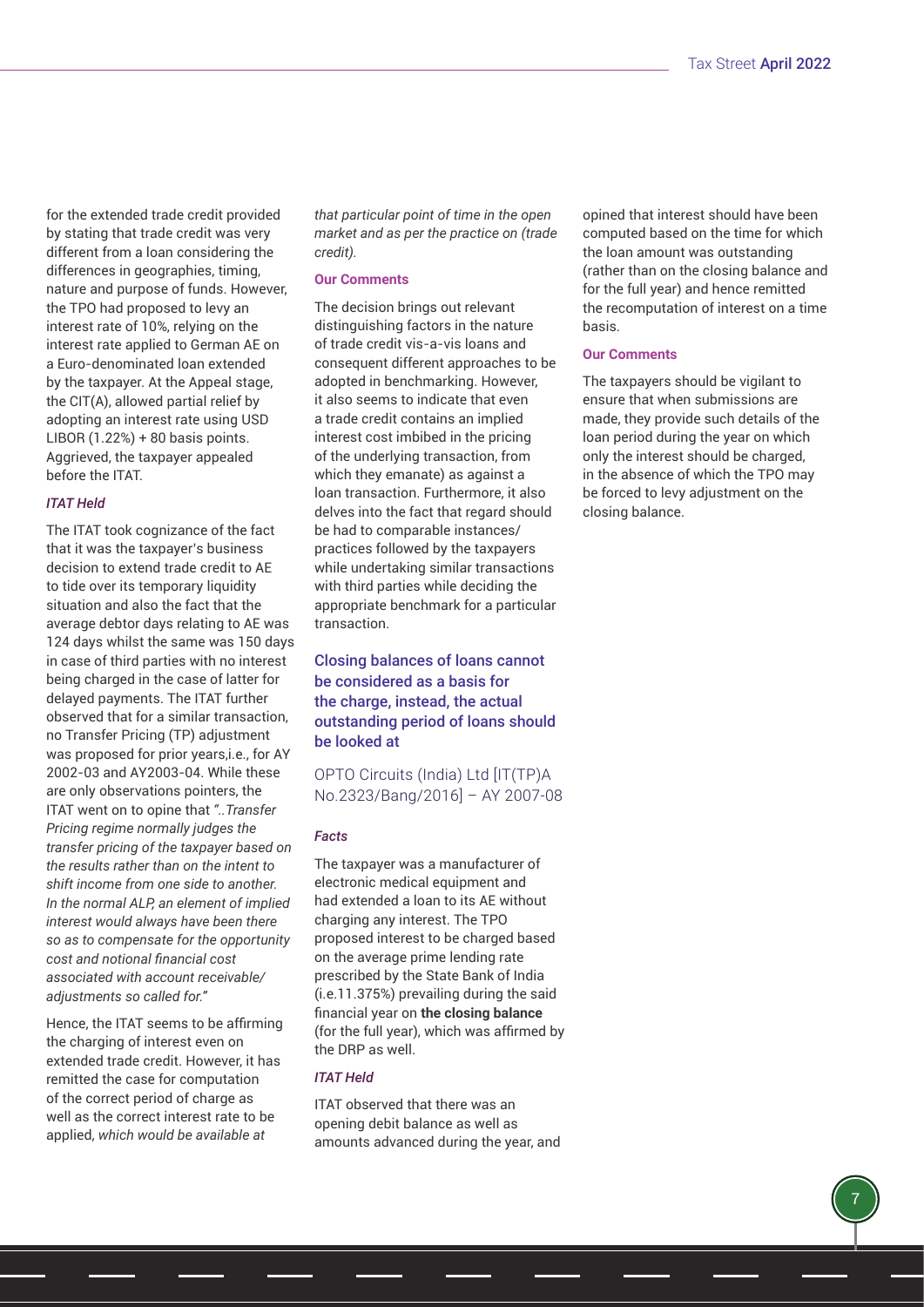# Indirect Tax

# Whether the DFIA licenses were obtained by the exporters on the basis of fake export documents, thereby warranting denial of import benefits?

Neev Trading Co. and Vids Overseas vs. Commissioner of Customs, ICD, Delhi [2022 (3) TMI 1005 - CESTAT NEW DELHI]

## *Facts*

- The appellants were accused of purchasing Duty Free Import Authorization(DFIA) licenses from the open market through the middleman/brokers rather than directly from the exporters. They neither tried to ascertain the existence of the subject exporter nor verify the genuineness of the licenses through any other source.
- The licenses were allegedly obtained fraudulently by some unscrupulous persons in collusion with the exporters.
- According to the Department, the goods imported under these DFIA licenses, which were procured on the basis of forged and fabricated documents, were liable to be treated as non-duty paid, and appropriate customs duty was liable to be demanded under Section 28(4) of the Customs Act, by invoking the extended period of limitation.

#### *Contentions*

- The appellants contended that at the time of import of goods, the licenses were checked on the Directorate General of Foreign Trade (DGFT) website, and undisputedly, the same was valid and duly registered with the Customs.
- Just because the exporters obtained

the licenses fraudulently, as alleged by the Department, imports made by the appellants could not be treated as non-duty paid, as the DGFT duly issued the licenses.

• Reliance was *inter alia* placed on **Customs, Excise and Service Tax Appellate Tribunal (CESTAT)'s Larger Bench** judgment in the case of Hico Enterprises vs. Commissioner of Customs, Mumbai<sup>2</sup>, wherein a similar case, the Bench had referred to **Section 29** of the Sale of Goods Act, 1930 to reiterate that the transfereeimporter would attain good title to the license and the endorsement of transferability could not be held to be not valid in the hands of bona fide purchaser of the license.

## *Ruling*

- Nowhere is it the case of the Department that the appellants colluded with any of the persons concerned for alleged fraud/forgery/ manipulation of the documents on the basis of which the licenses were obtained.
- The only observation was that the appellants did not exercise due diligence in checking the correctness of exports.
- Once the DGFT makes the licenses transferrable and negotiable on fulfillment of the export obligation, the same are traded by the parties through brokers, which are permitted under the DGFT Policy and Foreign Trade Policy. There was no reason to disbelieve the licenses issued by the Competent Authority/DGFT, as they duly reflected on the website.
- The Adjudicating Authority had erred in not appreciating that the appellants were bona fide purchasers of DFIA licenses that were registered with Customs on the date of purchase and utilization by these appellants
- In the facts and circumstances.

the Tribunal concluded that the extended period of limitation was not invokable, as admittedly, there was no case of fraud, misstatement, or contumacious conduct on the part of the appellants.

• Tribunal observed that a similar issue had come for consideration before the Punjab and Haryana High Court in the case of Commissioner of Customs vs. Leader Valves Limited<sup>3</sup> in respect of the Duty Entitlement Pass Book Scheme (DEPB) license purchased from the open market under the bona fide belief of being genuine.

#### **Our Comments**

The case law reiterates the principle that bona fide purchasers of licenses/ scrips cannot be held accountable for any fraud/forgery by the preceding party.

However, to mitigate any plausible risks, it may be worthwhile to do a preliminary check on the authenticity of the license as well as the seller, given the rise in trading of different types of scrips/ licenses.

2. 2005 (189) ELT 135 (Tri-LB) 3. 2007 (218) ELT 349 (P & H)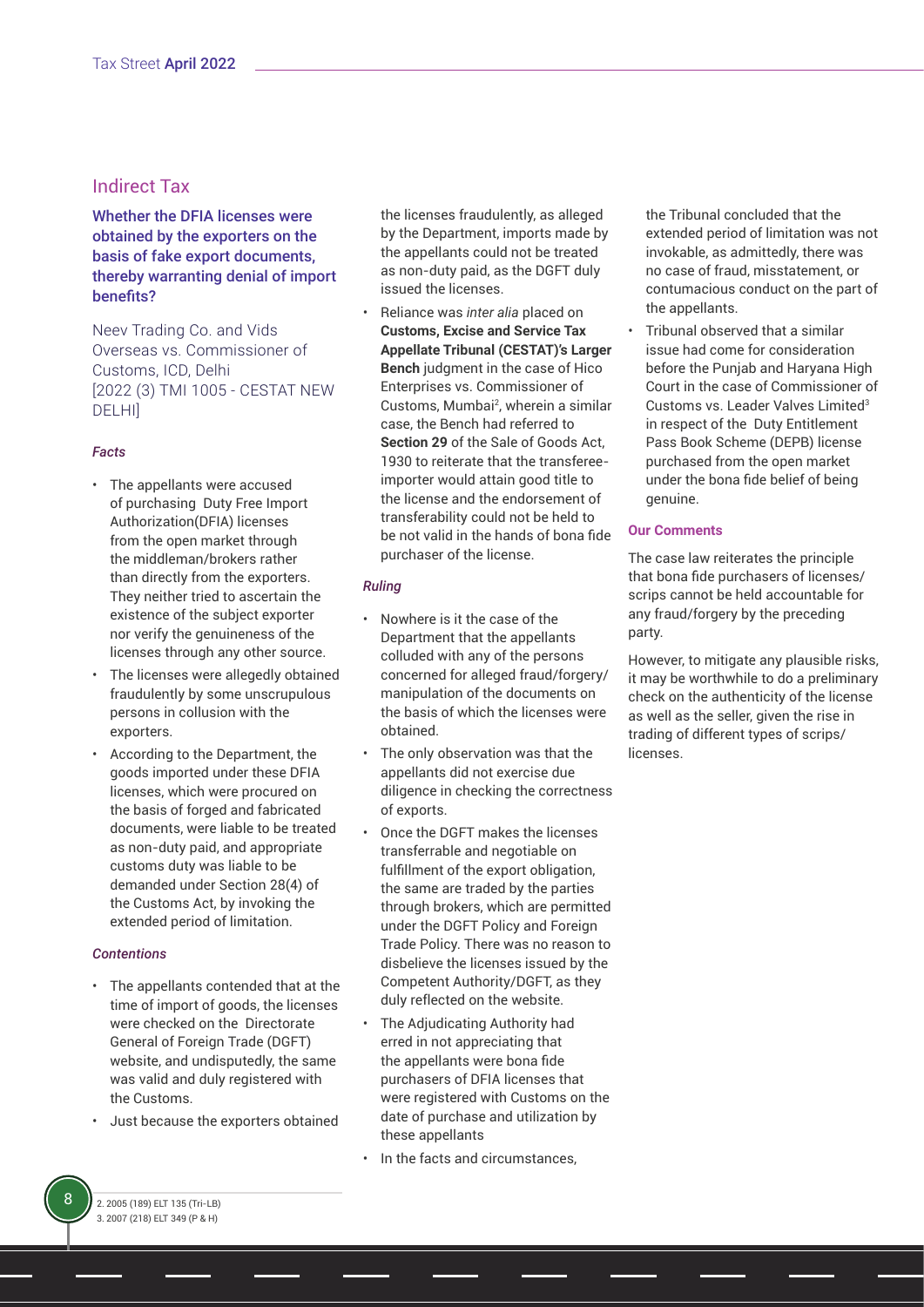Whether GST, Central Excise Duty and National Calamity Contingency Duty (NCCD) could be levied simultaneously on tobacco and tobacco products?

# V. S. Products vs. Union of India [TS-178-HC(KAR)-2022-GST]

**Note:** Vide order dated 4 January 2022, the Single Judge Bench of Karnataka HC [TS-4-HC(KAR)-2022-GST] had dismissed a batch of writ petitions filed by manufacturers of tobacco and tobacco products challenging the constitutional validity of section 174 of the CGST Act 2017, which allows the continuation of basic excise duty along with GST, and section 136 of the Finance Act which enables the levy of NCCD.

## *Facts*

- The petitioner-assessee is a proprietary firm engaged in the manufacture of tobacco and tobacco products.
- The petitioner-assessee challenged the levy and collection of excise duty and NCD before the Division Bench in intra Court appeal.

## *Judgment*

- Affirming the Single Judge Bench's order, High Court (HC) held that there could be a simultaneous levy of GST and excise duty and NCCD on tobacco or tobacco products.
- After coming into force of Constitutional 101st Amendment w.e.f. 1 July 2017, the levy of excise duty on tobacco or tobacco products is constitutionally valid.
- Tracing the interpretation of statutory provisions (Article 246(1) and (2) as well as Article 246A(1), which begins with the non-obstante clause) and taking note of the Apex Court decision in VKC Footsteps<sup>4</sup>, HC observed,

5. (1989) 3 SCC 634

"non-obstante clause is appended to a provision at the beginning with a view to give the enacting part of the Section…an overriding effect over the provision or Act mentioned… the enactment, following it, shall have its full operation or that the provisions embraced in the non-obstante clause will not impede the operation of the enactment."

- Articles 246 and 246A do not overlap each other and co-exist in the constitutional scheme. Article 246A is "unique" and "independent power" as it contains the source of power as well as the field of legislation, thus having simultaneous power of taxation.
- Article 246A neither overrides nor restricts the operation of Article 246 r/w Entry 84 of List I of Schedule VII, and accordingly, the central excise duty and GST are levied under different sources of power.
- Activities of manufacture and supply remain two independent activities in the goods chain. The Section 7 of the CGST Act, 2017 indicates that the definition of 'supply' does not subsume manufacturing activity.
- The petitioner-assessee had failed to demonstrate that the levy of excise duty either suffers from manifest arbitrariness or is discriminatory. Accordingly, such levy is not violative of Article 14 of the Constitution.
- The HC relied on the Apex Court decision in Federation of Hotel and Restaurant Association of India vs. Union of India<sup>5</sup>.

# **Our Comments**

The judgment affirms the legislative wisdom to impose simultaneous levies on the same goods/transactions with an aim to generate more revenue.

Taking a cue from this decision, the government could simultaneously introduce GST on petroleum products after a corresponding reduction in the Excise duty and VAT rates imposed by the States.

# Mumbai ITAT: Rounding off of shares' issue price attracts addition under

# Section 56(2)(viib)

# Royal Accord Realtors Pvt. Ltd. [TS-281-ITAT-2022(Mum)]

- A company (assessee) allotted equity shares to a resident company at a premium. The assessee applied round off on the FMV determined at INR 3,560.77 and allotted the shares at INR 3,600 per share. During the assessment proceedings, the AO invoked the provisions of Section 56(2)(viib) and made an addition for the differential value in the hands of the assessee.
- The assessee relied on the decision in the case of Jain Housing<sup>6</sup> and submitted that the marginal difference in valuation should be ignored. It also relied on other specific sections which provide for round-off. The tax authorities held that Section 56(2)(viib) does not explicitly provide for rounding off, unlike other provisions. The CIT(A) confirmed the addition made by AO.
- Mumbai ITAT upheld such addition placing reliance on the ruling of Kolkata Tribunal7 of Shresth Dealers Pvt. Ltd. by observing that there is no ambiguity on a plain reading of Section 56(2)(viib) and the other provisions cannot be applied. The sections do not lay down the general principle of rounding off for other sections of Act. The tax statute and tax law don't have a concept of equity, and nothing is to be implied by together reading of sections. The departure of literal interpretation will lead to interpreting sections in exceptional cases.

7. ITA No.2517/Kol/2018

<sup>4.</sup> Civil Appeal No. 4809 of 2021 – Supreme Court of India

Mergers and Acquisitions Tax

<sup>6.</sup> 109 taxamann.com 428(Chennai)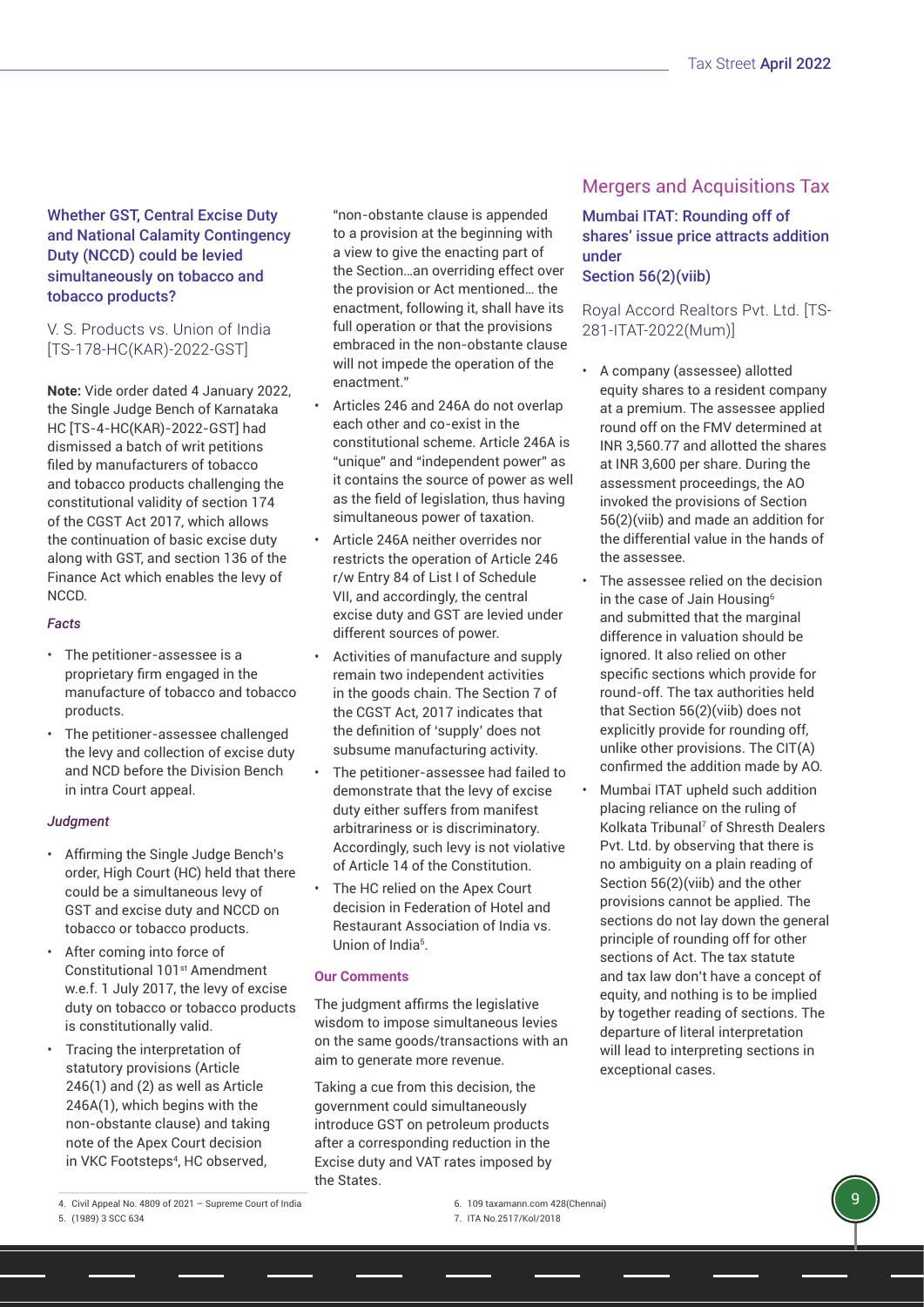#### **Our Comments**

The rounding off of the valuation number arrived at for share issuance/ transfer is a common practice followed in valuation exercises. The observations of this decision based on a literal reading of the provision would impact such cases, and thus the implications need to be assessed accordingly.

# Mumbai High Court: Sum withdrawn from escrow account deductible while working out the capital gains

# Dinesh Vazirani [TS-274-HC-2022(BOM)]

A resident individual (assessee) along with other promoters held equity shares collectively in a company. They executed a Share Purchase Agreement (SPA) to transfer shares for a base consideration of INR 1.25 billion and further consideration of INR 300 million to be kept in an escrow account subsequently realizable on the satisfaction of future conditions. Certain statutory dues and liabilities amounting to INR 91.7 million pertaining to the period before sale arose subsequent to the sale of shares. This amount was extracted from the escrow account for the discharge of the liability.

The assessee offered the entire consideration of INR 1.55 billion to tax in its income tax return. However, the assessee filed a revision petition with CIT under Section 264 of the Act for a reduction of the consideration to the extent of the liability discharged amount of INR 9.17 crores. The petition was rejected by the CIT.

The High Court relied on the landmark judgment of the Supreme Court in the case of Shoorji Vallabhdas and Co8 and applied the real income principle

to hold that consideration that has neither accrued nor received cannot be brought to tax. As the same was neither received nor accrued by promoters, the same should not form part of the consideration accruing or arising from the transfer.

#### **Our Comments**

The ruling has applied the concept of real income theory and has held taxability only for the income which has accrued to the assessee. This is certainly a relevant and welcome decision from the perspective of M&A deals where due to prevailing circumstances, contingency is inbuilt in the overall consideration agreed for a transaction.

# Regulatory Updates

# Ministry of Corporate Affairs (MCA)

# Companies (Accounts) Second Amendment Rules, 2022 (31 March 2022)

The Ministry of Corporate Affairs has recently notified the Companies (Accounts) Second Amendment Rules, 2022 vide a Notification dated 31 March 2022. With this amendment, the MCA has extended the implementation of Audit Trail software to a financial year commencing on or after 1 April 2023, earlier such provision was applicable from 1 April 2022. Also, the timeline for filing web Form CSR-2 has been extended to 31 May 2022, earlier, such form was to be filed by 31 March 2022.

#### Extension of Applicability of Provisions of Audit Trail

The MCA vide its notification dated 24 March 2021, introduced the concept of audit trails by inserting a proviso to rule 3(1) of the Companies (Accounts) Rules, 2014.

An audit trail is a step-by-step sequential record that provides evidence of the documented history of financial transactions to its source. An auditor can trace every step of the financial data of a particular transaction right from the general ledger to its source document with the help of the audit trail.

The objective of mandating the requirement of an audit trail feature in accounting software was to mitigate the chances of fraudulent transactions or manipulation in the company's books of accounts and to bring in more transparency.

The applicability of maintaining an Audit Trail was deferred by one year by amending the same vide Companies (Accounts) Second Amendment Rules, 2021. The new date of applicability was 1 April 2022. Yet again, the MCA has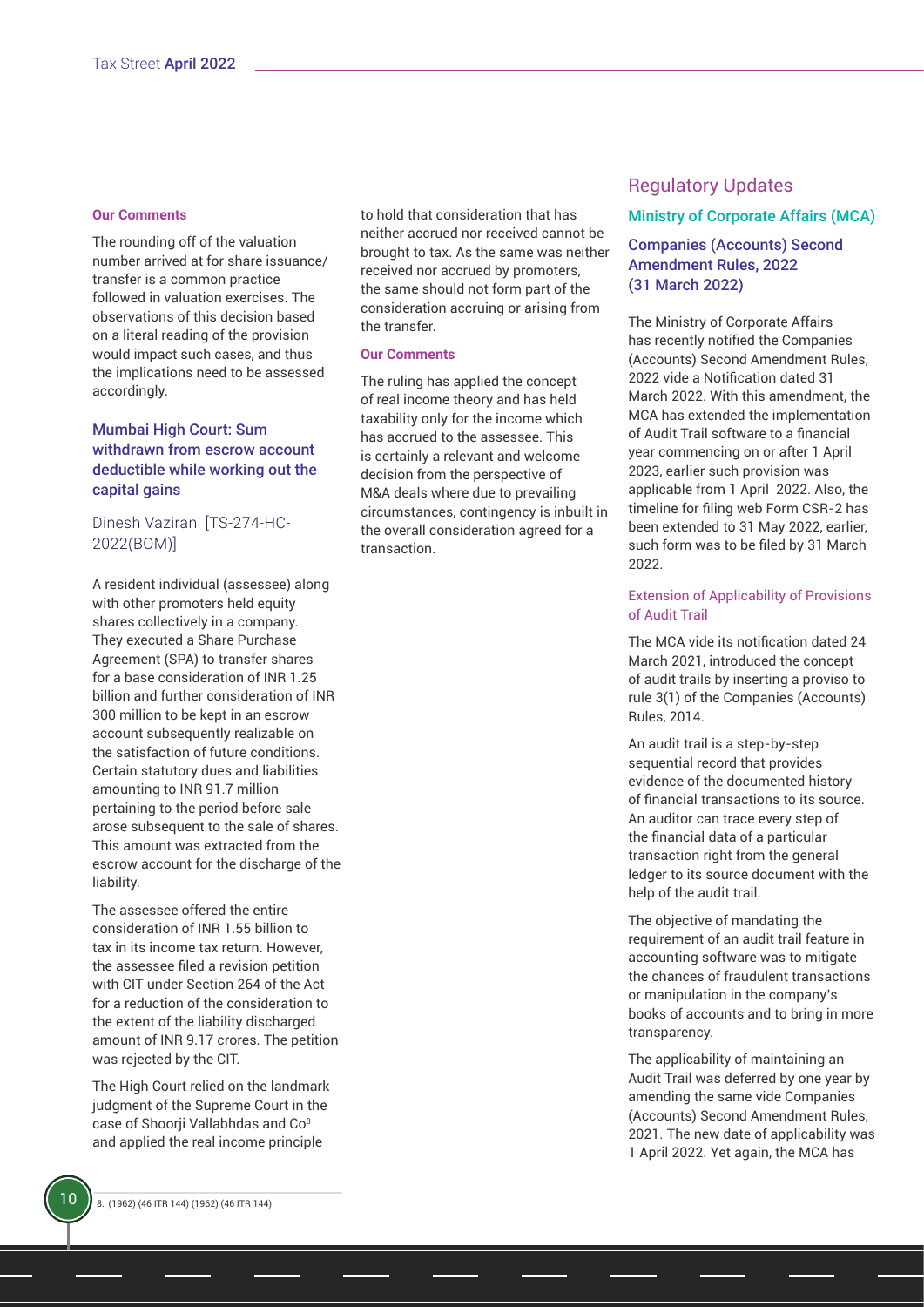amended the proviso vide Companies (Accounts) Second Amendment Rules, 2022, and has deferred the applicability by one more year. Hence the provision of audit trail is now applicable with effect from 1 April 2023.

## Extension of the Timeline for filing Web Form CSR-2

MCA had introduced the requirement for filing Form CSR-2 for each company which is covered under Section 135(1) and required to conduct CSR activities as per Company law. The due date for filing such a form was set as 31 March 2022. However, on account of certain technical difficulties being faced by the Companies in filing such form, MCA, vide its notification dated 31 March 2022, announced that Form CSR-2 shall be filed separately on or before 31 May 2022 for the preceding financial year (2020-2021) after filing Form AOC-4 or AOC-4 XBRL or AOC-4 NBFC (Ind AS).

From the above, we can interpret that the due date of filing Form CSR- 2 is as below:

- 1. For the financial year 2020-21, the Form CSR-2 is to be filed separately on or before 31 May 2022.
- 2. For the financial year 2021-22 onwards, the Form CSR-2 is to be filed as an addendum to form AOC-4 (due date of AOC-4).

#### **Our Comments**

An audit trail encourages the user for better accountability and compliance, protects against fraud, improves security, and above all, the right information reaches the public domain. However, many companies were facing practical difficulties in inducting this new feature into their existing accounting software or in migrating to altogether new accounting software and this amendment has come as a respite for such Companies struggling to procure and install such software.

Similarly, an extension of the due date for filing Form CSR-2 provides more time to Companies who were struggling to complete the filing on the MCA portal on account of certain technical glitches and lack of clarity on the interpretation of certain requirements under Form CSR-2.

# Securities and Exchange Board of India (SEBI) Regulations

SEBI issues clarification on validity of Omnibus approval given by the Audit Committee in cases where the transactions were material and shareholders' approval was also required

Regulation 23(3)(e) of the SEBI LODR Regulations specifies that omnibus approval granted by the audit committee shall be valid for a period not exceeding one year and shall require fresh approvals after the expiry of one year. Furthermore, Regulation 23(4) of the SEBI LODR Regulations requires shareholder approval for material Related Party Transactions (RPTs). Also, Section 96(1) of the Companies Act, 2013 specifies that the time gap between two Annual General Meetings (AGMs) cannot be more than fifteen months.

Hence, representations were made to SEBI seeking clarity on the period of validity of the omnibus approval granted by the Audit Committee in such instances.

In order to facilitate listed entities to align their processes with conducting AGMs and obtaining omnibus shareholders' approval for material RPTs, SEBI, vide its notification dated 8 April 2022, clarified that the shareholders' approval of omnibus RPTs approved in an AGM shall be valid upto the date of the next AGM for a period not exceeding fifteen months.

In the case of Omnibus approvals for material RPTs, obtained from

shareholders in general meetings other than AGMs, the validity of such omnibus approvals shall not exceed one year.

## **Our Comments**

This clarification comes as a welcome move for Companies struggling to comply with Regulation 23(3)(e) of the SEBI LODR Regulations in cases where the transactions were material and shareholders' approval was also required, in spite of the fact that Companies Act 2013 allowed a time gap of up to 15 months between two AGM's.

Increasing the validity of shareholders' approval of omnibus RPTs approved in an AGM upto the date of the next AGM will ease the procedural formalities. However, it is pertinent to note that the validity of approvals for material RPTs, obtained from shareholders in general meetings other than AGMs, has not been enhanced and is still only one year.

# SEBI issues documentation guidelines in case of transmission of securities

SEBI has notified the SEBI (Listing Obligations and Disclosure Requirements) (Fourth Amendment) Regulations, 2022, which came into force w.e.f. 25 April 2022. SEBI vide this notification has provided that the listed entity shall comply with all documentation requirements as specified in Schedule VII of the SEBI (Listing Obligations and Disclosure Requirements) Regulations, 2015 with respect to the transmission of securities.

#### **Our Comments**

Earlier to this notification, no specific documentation guidelines were listed regarding the transmission of shares which led to different internal standards being followed by different listed entities.

Notification of uniform documentation requirements will help to streamline the procedural formalities in the case of transmission of securities.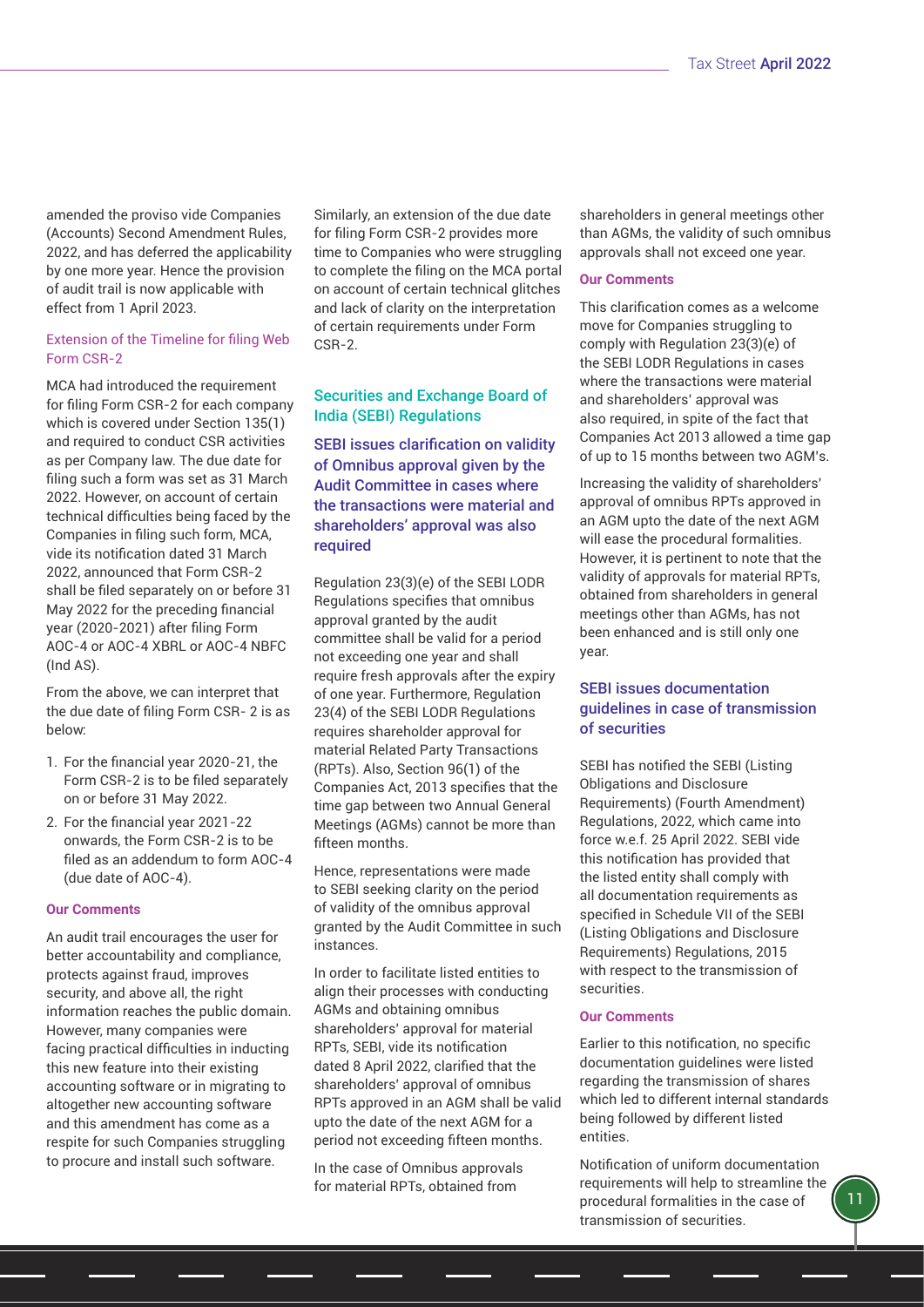<span id="page-11-0"></span>

# Tax Talk Indian Developments

# Direct Tax

# CBDT amends the provisions of income-tax rules, 1962 for prescribing fees under Section 234H of the ITA 1961

[Notification No. 17/2022 dated 29 March 2022 & Circular No. 7/2022 dated on 30 March 2022]

In order to mitigate the inconvenience to the taxpayers, a window of opportunity has been provided to the taxpayers up to 31 March 2023 to intimate their Aadhaar to the prescribed authority for Aadhaar-PAN linking without facing negative repercussions with payment of some fees as follows:-

- If the taxpayer intimates Aadhaar within three months from April 2022, the applicable fees will be INR 500
- After three months from the month of April 2022 upto 31 March 2023, the applicable fees will be INR 1,000.

However, till 31 March 2023 the PAN of the taxpayers who have not intimated their Aadhaar will continue to be functional for the procedures under the Act, like furnishing of return of income, processing of refunds, etc. After 31 March 2023, the PAN of taxpayers who fail to intimate their Aadhaar, as required, shall become inoperative, and all the consequences under the Act for not furnishing, intimating, or quoting the PAN shall apply to such taxpayers.

# CBDT relaxes provisions of TCS under Section 206C (1G) of the ITA, 1961 in respect of non-resident individuals visiting India

# [Notification No. 20/2022 dated 30 March 2022]

Section 206C (1G) of the ITA, 1961, asks the seller of an overseas tour program package to collect tax at the rate of 5% from the buyer of the package. Various issues were faced by the seller while providing such services to non-resident buyers visiting India.

In order to remove such difficulties, the CBDT has specified that the provisions of the said section shall not apply to a buyer being an individual who is not a resident in India in terms of clause (1) and clause (1A) of Section 6 of the Act and who is visiting India.

Hence, a domestic tour operator is not required to collect tax on the sale of overseas tour packages to non-resident individuals visiting India.

# CBDT extends the last date for filing form no. 10AB for seeking registration or approval under Section 10(23C), 12A or 80G of the ITA, 1961

[Circular No. 8/2022 dated 31 March 2022]

In light of the difficulties in filing Form 10AB, CBDT has extended the last date for electronic filling of Form 10AB. The taxpayers seeking approval under Section 10(23C), 12A or 80G of the Act in Form 10AB, for which the last date for filing falls on or before 29 September 2022, has now been extended to 30 September 2022.

# CBDT makes faceless inquiry or valuation scheme, 2022

[Notification No. 19/2022 dated 30 March 2022]

CBDT has notified the Faceless Inquiry or Valuation Scheme 2022, for the purpose of the said Scheme, the below tasks shall be conducted in a faceless manner:

- Issuing notice under sub-section (1) of Section 142 of the Act.
- Making inquiry before assessment under Section 142(2) of the Act.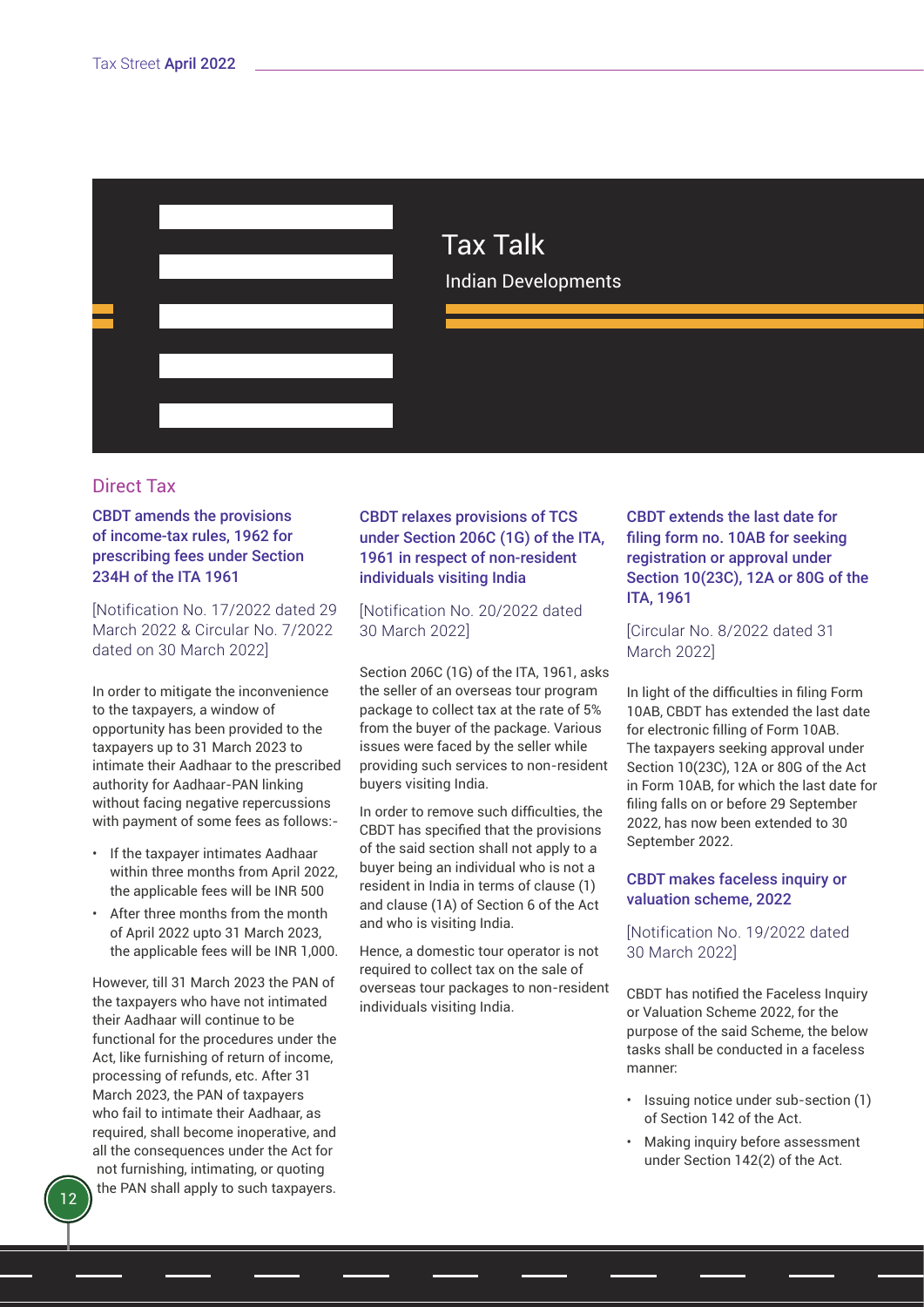- Directing the taxpayer to get his accounts audited under Section 142(2A) Act.
- Estimating the value of any asset, property or investment by a Valuation Officer under Section 142A of the Act.

# CBDT notifies E-dispute Resolution Scheme, 2022

[Notification No. 27/2022 dated 5 April 2022]

The dispute resolution under this Scheme shall be made by the Dispute Resolution Committee on applications made for dispute resolution under Section 245MA of the Act in respect of a dispute arising from any variation in the specified order under such section.

The Scheme provides the procedures to be followed and the manner in which the process shall be carried out at the time of when the application of dispute resolution is received, Screening of application, Procedure to be followed by Dispute Resolution Committee, Powers of the Dispute Resolution Committee, etc.

# Transfer Pricing

# Central Board of Direct Taxes signs 62 Advance Pricing Agreements in Financial Year 2021-22

The Advance Pricing Agreement (APA) program in India was launched in 2012 vide the Finance Act, 2012 through the insertion of Sections 92CC and 92CD in the Income-tax Act, 1961. These statutory provisions, effective from 1 July 2012, provided the legal basis for the Central Board of Direct Taxes (CBDT) to enter into APAs with

taxpayers for a maximum period of 5 years in respect of international transactions between Associated Enterprises (AEs) to determine the ALP or to specify the manner in which the ALP is to be determined.

Despite the severe economic and social disruption caused by the COVID-19 pandemic in the first part of the financial year, the number of APAs signed compares very well with the APAs signed in the preceding two years. A statistical snapshot of the APAs signed is tabulated as under:

|                             | Financial Year   Unilateral APA signed | <b>Bilateral APA signed</b> | <b>Total APA signed</b> |
|-----------------------------|----------------------------------------|-----------------------------|-------------------------|
| $2021 - 229$                | 49                                     | 13                          | 62                      |
| 2020-21                     | $\star$                                | $\star$                     | 31                      |
| 2019-20                     | $\star$                                | $\star$                     | 57                      |
| 2018-1910                   | 41                                     | 11                          | 52                      |
| 2017-18                     | 58                                     | 9                           | 67                      |
| 2016-17                     | 80                                     | 8                           | 88                      |
| $2015 - 16$                 | 53                                     | $\overline{2}$              | 55                      |
| $2014 - 15$                 | 3                                      | 1                           | $\overline{4}$          |
| $2013 - 14$                 | 5                                      | $\theta$                    | 5                       |
| Total APAs signed till date | 421                                    |                             |                         |

\*The classification of the number of UAPA and BAPA signed for FY 2019-20 and FY 2020-21 is not available in the public domain as yet

The Indian APA program has matured over the years since its commencement in July 2012. The number of applications getting filed and Agreements getting signed bear testimony to that. The complex TP issues, which were prone to longdrawn litigation, are being increasingly resolved through APAs. The resolutions have been to the satisfaction of both taxpayers and the government. The government is aware of the program's benefits and how it is helping to create a positive environment for global corporate giants to do business in India. The government is committed to strengthening the program by providing it with adequate human and physical resources.

**The above statistics show that filing and signing for APA application have not been impacted by the pandemic and is gaining momentum. With frequent changes in the tax laws and the litigative nature of the TP issues, it would be beneficial for the taxpayers to opt for APA's wherever applicable.**

9. [Press-Release-Signing-of-62-Advance-Pricing-Agreements-by-CBDT-in-FY-2021-22-dated-31-03-2022.pdf \(incometaxindia.gov.in\)](https://incometaxindia.gov.in/Lists/Press%20Releases/Attachments/1068/Press-Release-Signing-of-62-Advance-Pricing-Agreements-by-CBDT-in-FY-2021-22-dated-31-03-2022.pdf)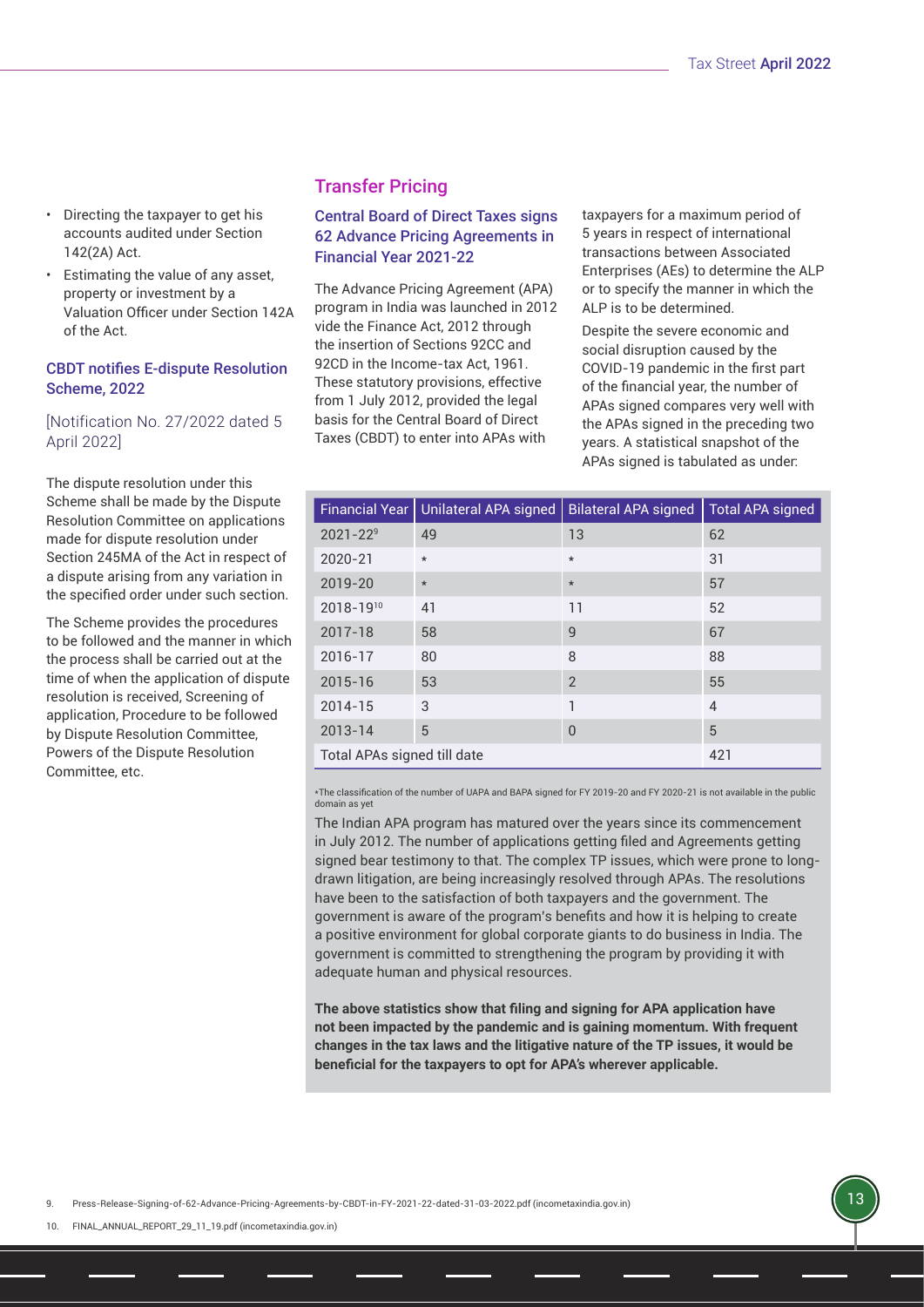# Indirect Tax

# **Maharashtra State Tax Department announces 'Amnesty Scheme' allowing waiver up to 80% of erstwhile tax arrears**

[The Maharashtra Settlement of Arrears and Tax, Interest, Penalty or Late Fee Act, 2022 and Trade Circular No. 01T of 2022 dated 20 April 2022]

- The amnesty/settlement scheme covers inter alia arrears of VAT, CST, Entry Tax, Luxury Tax, Purchase Tax, and Professional Tax, etc., along with interest, penalty and late fee thereon.
- Arrears outstanding on 1 April 2022 as per any statutory order for the periods ending on 30 June 2017 or arrears as per any statutory order passed during the period 1 April 2022 to 30 September 2022 for the periods ending on 30 June 2017 shall be eligible for settlement.
- Similarly, return dues outstanding as of 1 April 2022, as well as arrears outstanding as per the auditor's recommendation in an audit report, are also covered under the scheme.
- On the other hand, dues up to INR 10,000 per financial year would be written off suo moto by the Department.
- For arrears of INR 1 million or less, the scheme provides an option to pay a lump sum of 20% of arrears while the Department would waive the balance 80% off.
- The scheme also provides for a one-time payment option that grants proportionate benefits to undisputed dues, disputed dues, interest, and penalties. Furthermore, for arrears more than INR 5 million, the dealer can avail of an installment option requiring payment of a minimum 25% of arrears between 1 April 2022 and 30 September 2022, while the remaining amount would be payable in 3 equal quarterly installments starting from the date of application.
- In case of Entry Tax arrears, the amount to be paid shall be equal to the tax payable as per statutory order or the amount of set-off reduced or denied, whichever is less.
- Application to be filed along with payment of requisite amount before 14 October 2022 or as may be applicable for an installment option.
- Appeals filed against the statutory orders, if any, should be compulsorily withdrawn before applying for the scheme.

# **Introduction of new GST rates structure for building bricks**

[Notification Nos. 03/2022-Central Tax, 04/2022-Central Tax, 01/2022-Central Tax (Rate) and 02/2022-Central Tax (Rate) dated 31 March 2022]

Pursuant to the recommendations made in the 45<sup>th</sup> GST Council Meeting. the government has notified a revised tax structure for manufacturers and traders of brick and kiln, effective 1 April 2022. The new GST rates for building bricks, earthen or roofing tiles, fly ash bricks and blocks, and bricks of fossil meals have increased from 5% to 12% with ITC and from 1% to 6% without ITC. Further to this, the threshold limit for GST registration for these suppliers has also been reduced from INR 4 million to INR 2 million.

# **Expectations from the 47th GST Council Meeting**

# [Excerpts from various sources]

The 47th GST Council Meeting, which was expected to be conducted in April 2022, will now be held in May 2022. A few expectations from the meeting are listed below:

• Extension of GST compensation cess before the five-year period ends in July 2022.

- Focus on GST rate restructuring, with a new GST rate of 8% by merging the 5% and 12% GST rates to arrive at a revenue-neutral rate.
- Reclassification of certain items from the GST rate of 12% to 18%.
- Rise in tax rates on textile products, petrol, diesel, natural gas, and crude oil, which were put on hold in the previous Council meetings, could also be discussed.

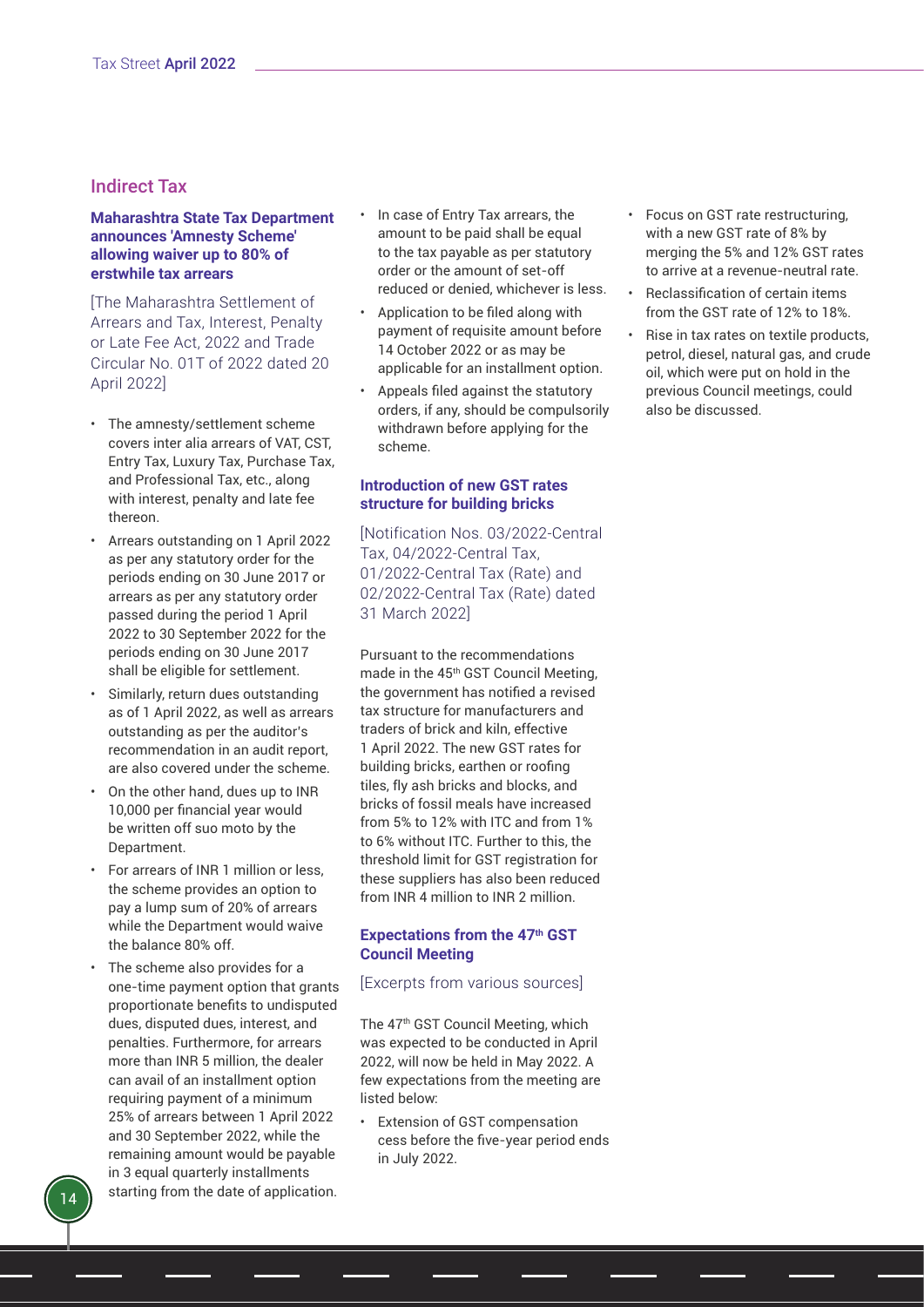

Tax Talk Global Developments

# Direct Tax

# **UN Tax Committee releases 2021 version of Model Tax Convention and Commentary**

## [\[Excerpts from Orbitax News, 6 April](https://www.orbitax.com/news/archive.php/UN-Releases-2021-Model-Tax-Con-49531) [2022\]](https://www.orbitax.com/news/archive.php/UN-Releases-2021-Model-Tax-Con-49531)

The 2021 version of the United Nations Model Tax Convention was recently released ahead of the 24<sup>th</sup> Session of the Committee of Experts on International Cooperation in Tax Matters, held from 4 to 7 April and 11 to 12 April 2022. This is the fifth edition of the Model Convention. The most important changes included in the 2021 version of the UN Model address concerns expressed by developing countries regarding tax treaty obstacles to the taxation of foreign enterprises on income from automated digital services and on gains on offshore indirect transfers. The 2021 UN Model also features new guidance on the application and interpretation of the definition of Permanent Establishment (PE), the concept of a beneficial owner, and the application of the Model's provisions to collective investment vehicles, pensions funds, and real estate investment trusts. This latest revision of the United Nations Model Tax Convention continues an ongoing review process intended to ensure that the contents of the Model keep up with developments, including in country practice, new ways of doing business and new challenges.

# **Australia to amend the law for relaxation taxes on Indian firms' offshore income from technical services**

# [\[Excerpts from Times of India, 21 April](https://timesofindia.indiatimes.com/blogs/voices/australias-commitment-to-amend-tax-law-will-bring-relief-to-indian-it-cos/) [2022\]](https://timesofindia.indiatimes.com/blogs/voices/australias-commitment-to-amend-tax-law-will-bring-relief-to-indian-it-cos/)

The Economic Co-operation and Trade Agreement (ECTA) recently signed between India and Australia includes, through an exchange of side letters, a commitment from Australia to amend its domestic tax law to "... stop the taxation of offshore income of Indian firms providing technical services to Australia." This will greatly benefit Indian IT companies that have been impacted by a ruling by the Federal Court of Australia in 2018, which had interpreted the Articles of the India-Australia Tax Treaty and upheld the levy of tax by the Australian Tax Office (ATO) on income from certain offshore technical services provided by the Indian companies to their clients in Australia. Once this agreement under ECTA is ratified in the Australian Parliament, it will help Indian technology companies provide offshore services to their Australian clients in a seamless and cost-efficient manner.

# **OECD releases Stage 2 MAP peer review reports for nine jurisdictions**

# [Excerpts from oecd.org, 14 April 2022[\]](https://www.oecd.org/tax/beps/making-tax-dispute-resolution-more-effective-new-peer-review-assessments-for-andorra-bahamas-bermuda-british-virgin-islands-cayman-islands-faroe-islands-macau-china-morocco-and-tunisia.htm)

Under Base Erosion and Profit Shifting (BEPS) Action 14, jurisdictions have committed to implementing a minimum standard to improve the resolution of tax-related disputes between jurisdictions. Despite the significant disruption caused by the ongoing COVID-19 pandemic and the necessity to hold all meetings virtually, work has continued with the release today of the Stage 2 peer review monitoring reports for Andorra, Bahamas, Bermuda, British Virgin Islands, Cayman Islands, Faroe Islands, Macau (China), Morocco and Tunisia. These reports evaluate the progress made by these nine jurisdictions in implementing the recommendations resulting from their Stage 1 peer review. They take into account any developments in the period of 1 September 2019 to 30 April 2021 and build on the Mutual Agreement Procedure (MAP) statistics for 2016-2020. The peer review and peer monitoring process results demonstrate positive changes across all nine jurisdictions, although not all show the same level of progress.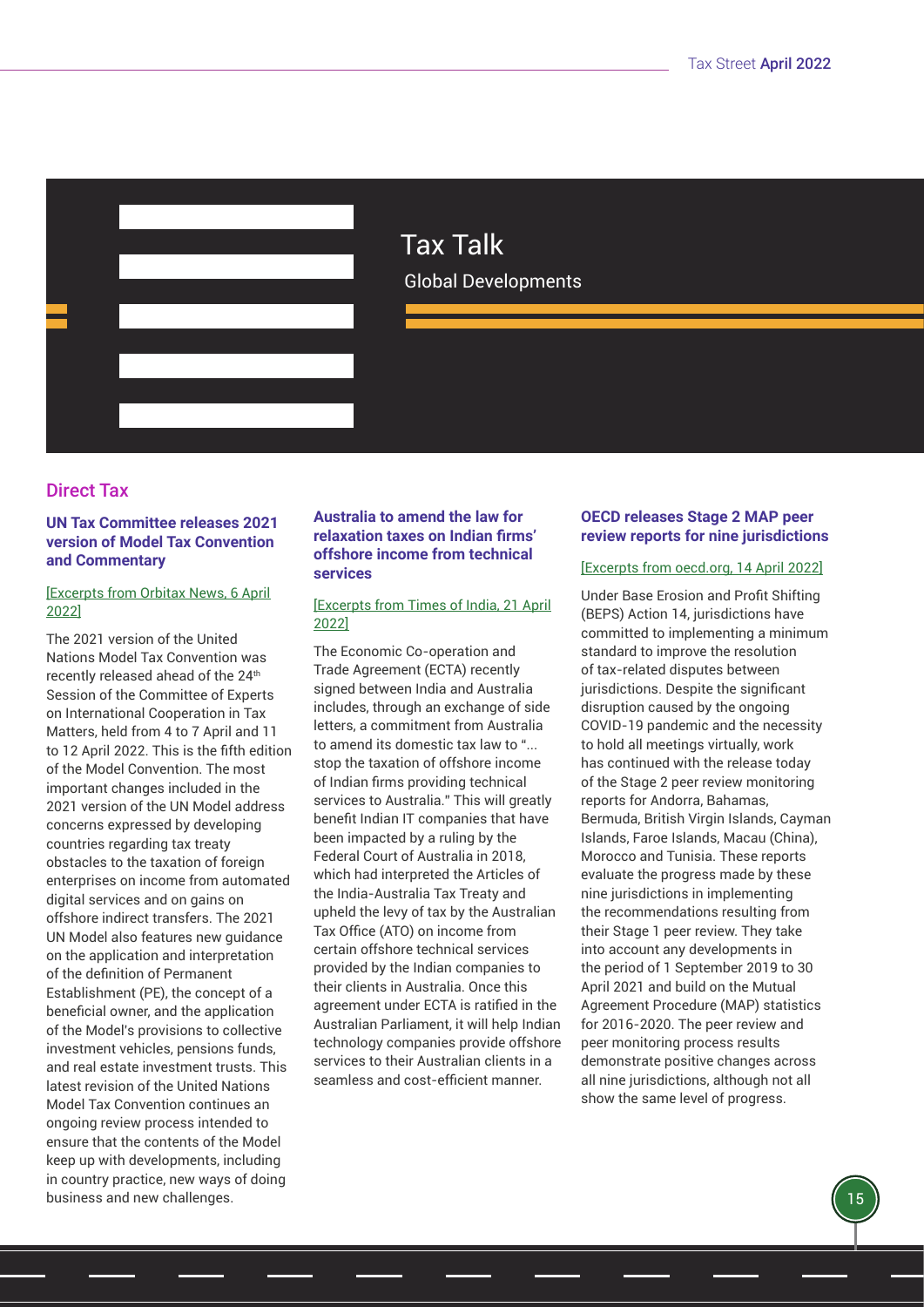# **US Assistant Secretary for Tax Policy states that a two-pillar solution, reforms in GILTI and BEAT shall be the top priority of the Biden Administration**

# [\[Excerpts from US Treasury, 15 April](https://home.treasury.gov/news/press-releases/jy0717?s=08) [2022\]](https://home.treasury.gov/news/press-releases/jy0717?s=08)

After GILTI and BEAT reform, the US will need to turn to the multilateral instrument for Pillar One, important pieces of which are currently being negotiated and submitted for public consultation as they become ready. Although the business community is understandably reserving judgment until the details of Pillar One become clear, we are confident that once the deal is brought to the implementation stage, the benefits to the US fisc and to US businesses will be readily apparent. Pillar One would restabilize the allocation of taxing rights in the international tax system to be sustainable and would put an end to the chaotic array of unilateral, discriminatory measures that were proliferating and can result in multiple layers of taxation. These measures currently only threaten certain sectors of the economy, but they are poised to apply more broadly, potentially escalating tariff retaliation and trade wars.

16

# Transfer Pricing

# **Brazil proposes to introduce a TP system in convergence with OECD Standard**

In February 2018, the tax authorities of Brazil (i.e., Receita Federal do Brasil (RFB)) and Organiation for Economic Co-operation and Development (OECD) launched a joint project to examine the similarities and divergences between the Brazilian and OECD TP approaches to valuing cross-border transactions between AEs for tax purposes.

The key benefits of aligning Brazil's TP system with the OECD's TP rules include the following:

- Avoiding and eliminating double taxation, which results from the existing gaps and divergences.
- Preventing loss of revenue due to current BEPS practices, which also creates inequality within
- Aligning the current system, where some taxpayers are treated more favorably than others.
- Increasing tax certainty from an international perspective.
- Integrating Brazil in global value chains and fostering trade and investment in Brazil; and
- Facilitating Brazil's accession to the OECD.

A 15-month work program was carried out by the OECD jointly with RFB, which included an in-depth analysis of the Brazilian TP legal and administrative framework as well as its application. **A summary of key aspects of the report<sup>11</sup> is as follows:**

• Implement BEPS Actions 8-10 recommendations, including guidance on the accurate delineation of transactions, the framework for analysis of risk, nonrecognition of transactions and guidance on location savings and other local market features, assembled

workforce, and MNE group synergies, intangibles, including hard-to-value intangibles, low value-adding intra-group services and cost contribution arrangements.

- Implement the remaining BEPS Action 13 recommendations (i.e., the master file and the local file).
- Restate the ALP in the primary law.
- Change or refine elements in the system that deviate from the ALP (e.g., fixed margins, comparability issues, etc.) – see relevant sections.
- Refine the scope as necessary by addressing issues related to the personal, material, and territorial scopes.
- Other factors include  $-$  TP methods, comparability issues, special consideration, documentation and penalties, compliance and examination practices, etc.

The said proposal of aligning the TP system of Brazil with the OECD is a further step toward Brazil's entrance into the OECD and will significantly affect MNEs. While there is no defined date for draft legislation yet, the OECD and RFB have suggested implementing the new TP system by 2023.

## **Belgium: Launch of TP Audit 2022**

The Belgian tax authorities' national TP audit team has launched the 2022 TP audit wave, accompanied by interesting changes to the TP cell's standard approach. The summary of such changes is as follows:

- **• Change in the Audit Process:**  Instead of sending the standardized questionnaire, the tax authority now initiates the audit through a request to hold a pre-audit meeting (which was only optional in the past).
- **• Selection of Taxpayers:** Companies will be selected for the new TP audit wave based on the outcome of a risk assessment analysis performed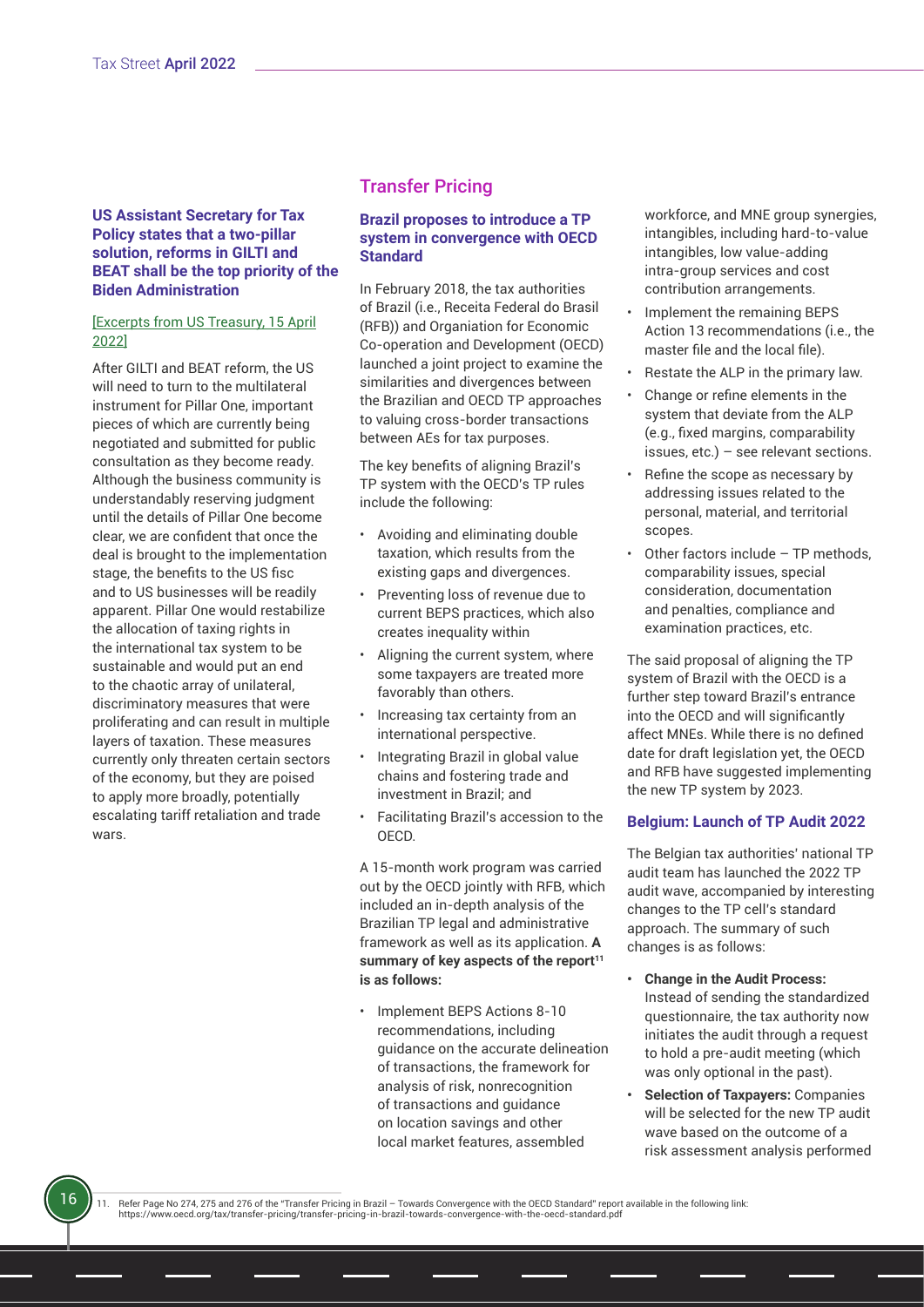by the tax authorities' 'MANTRA' software (the criteria used would be confidential).

- **• Financial Transactions:** More focus would be given to intragroup financial transactions
- **• Tax Adjustments:** For effective cash taxation further to tax audit adjustments, no tax attributes (including forward tax losses, dividend received deduction (DRD)), investment deduction, etc. may be offset against the additional taxable base resulting from an adjustment other than the current year DRD that has not yet been fully claimed. The application of the measure is limited to situations where the adjustments imposed by the tax authorities have resulted in an additional tax liability of at least 10%. It also provides for adjustments for abnormal or benevolent advantages received situations.

**In light of the above actions taken by the Belgian tax authority, it would be vital for the taxpayers to review their TP policies thoroughly and maintain a robust and consistent TP documentation and analyses. Additionally, it would be important for the taxpayers to keep abreast of the applicable policies with the latest OECD guidance while entering into the financial transactions.** 

# **United States: Released Announcement and report concerning APA**

The US Internal Revenue Service (IRS) recently released Announcement 2022-7, Announcement and Report Concerning Advance Pricing Agreements<sup>12</sup>. This is the 23<sup>rd</sup> report describing the experience, structure, and activities of the Advance Pricing and Mutual Agreement Program during the year. The key snippets are as follows:

- There was an increase in APA applications filed from 121 (in 2020) to 145 (in 2021).
- There was an increase in the percentage of APA renewals executed from 59% (2020) to 63% (2021).
- There were 124 APAs executed in 2021, and more than half of the APAs executed in 2021 involved transactions between Non-U.S. parents and US subsidiaries.
- While most of the transactions covered in APA's executed in 2021 involve the sale of tangible goods or the provision of services,15% still involve the use of intangible property, which can be among the most challenging transactions in APA's inventory.

**The above statistics show that filing for APA applications again gained momentum in 2021. With changes in the tax laws related to Base erosion and profit shifting, it would be beneficial for the taxpayers to understand the nuances of the APA rules and their application in each jurisdiction.**

# Indirect Tax

#### **Extension of sales tax exemption**

[Excerpts from coinworld.com]

Virginia Governor, Glenn Youngkin, has signed a bill to extend the sales tax exemption on gold, silver and platinum bullion and legal tender coins. The State was originally granted this exemption in 2015, which was to expire on 30 June 2022. Now the exemption has been extended till 30 June 2025.

#### **VAT hike for pubs and restaurants**

#### [Excerpts from itv.com]

UK Chancellor, Rishi Sunak, has announced a few changes to taxation in his Spring Statement, an important one pertaining to the Hospitality sector. The VAT on pubs, restaurants and cafes is likely to return to 20%. The government had previously lowered this tax to 5% due to the pandemic, which was then increased to 12.5% in October 2021. Now, the VAT rates are set to be increased by 7.5%.

## **Rishi Sunak urged to slash VAT and green levies**

#### [Excerpts from dailymail.co.in]

The UK energy bosses have requested the Chancellor to extend the warm home discounts, scrap the green levies on energy bills, cut VAT on gas and electricity and consider a deficit fund to remove 1,000 euros from the bills of the poor.

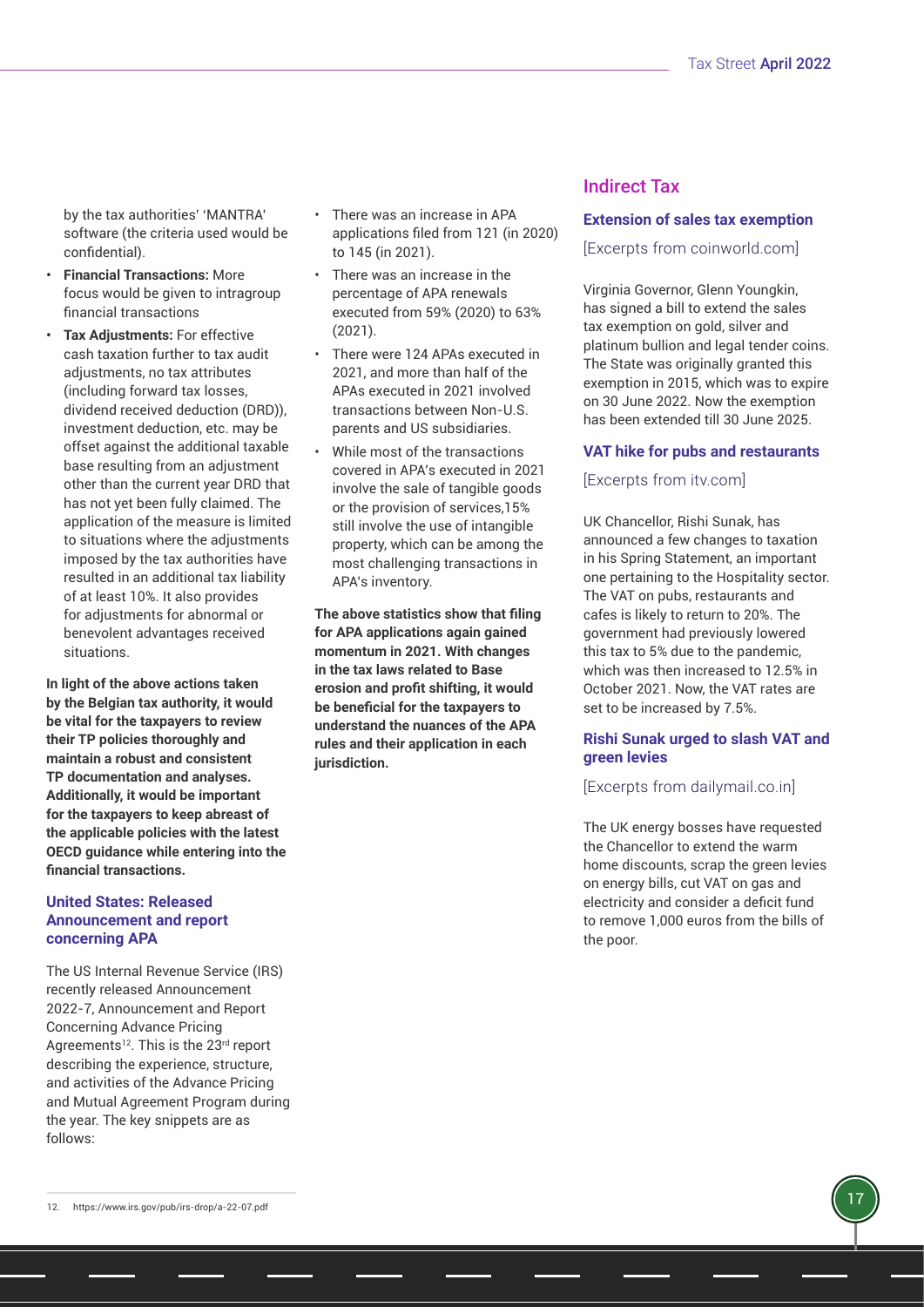# <span id="page-17-0"></span>Compliance Calendar **Direct Tax**

## **7 May 2022**

Payment Tax collected/deducted in the month of April 2022.

#### **11 May 2022**

GSTR-1 to be filed by registered taxpayers for the month of April 2022 by all registered taxpayers, not under the QRMP scheme.

#### **15 May 2022**

- Due date for issue of TDS Certificate for tax deducted under section 194-IA,194-IB,194-M in February 2022.
- Due date for furnishing quarterly statement of TCS deposited for the quarter ending 31 March 2022.

#### **25 May 2022**

Payment of tax through GST PMT-06 by taxpayers under QRMP scheme for the month of April 2022.

#### **30 May 2022**

18

- Submission of a statement (in Form No. 49C) by a non-resident having a liaison office in India for the financial year 2021-22.
- Due date for furnishing of challan-cum-statement in respect of tax deducted under section 194-IB,194-IB,194-M in the month of April 2022.
- Due date for issue of TCS certificates for the 4th Quarter of the Financial Year 2021-22.

#### **31 May 2022**

- Due date for furnishing of quarterly statement of TDS deposited for the quarter ending 31 March 2022.
- Due date for furnishing of statement of financial transaction (in Form No. 61A) as required to be furnished under sub-section (1) of Section 285BA of the Act with respect for FY 2021-22.
- Due date for e-filing of annual statement of reportable accounts as required to be furnished under Section 285BA(1)(k) (in Form No. 61B) for the calendar year 2021 by reporting financial institutions.



#### **10 May 2022**

- GSTR-7 for the month of April 2022 to be filed by taxpayer liable for Tax Deducted at Source (TDS).
- GSTR-8 for the month of April 2022 to be filed by taxpayer liable for Tax Collected at Source (TCS).

#### **13 May 2022**

- GSTR-6 for the month of April 2022 to be filed by Input Service Distributor  $(ISD)$ .
- Uploading B2B invoices using Invoice Furnishing Facility under QRMP scheme for the month of April 2022 by taxpayers with aggregate turnover of up to INR 50 million.

#### **20 May 2022**

- GSTR-5 for the month of April 2022 to be filed by Non-Resident Foreign Taxpayer.
- GSTR-5A for the month of April 2022 to be filed by Non-Resident service provider of Online Database Access and Retrieval (OIDAR) services.
- GSTR-3B for the month of April 2022 to be filed by all registered taxpayers not under the QRMP scheme.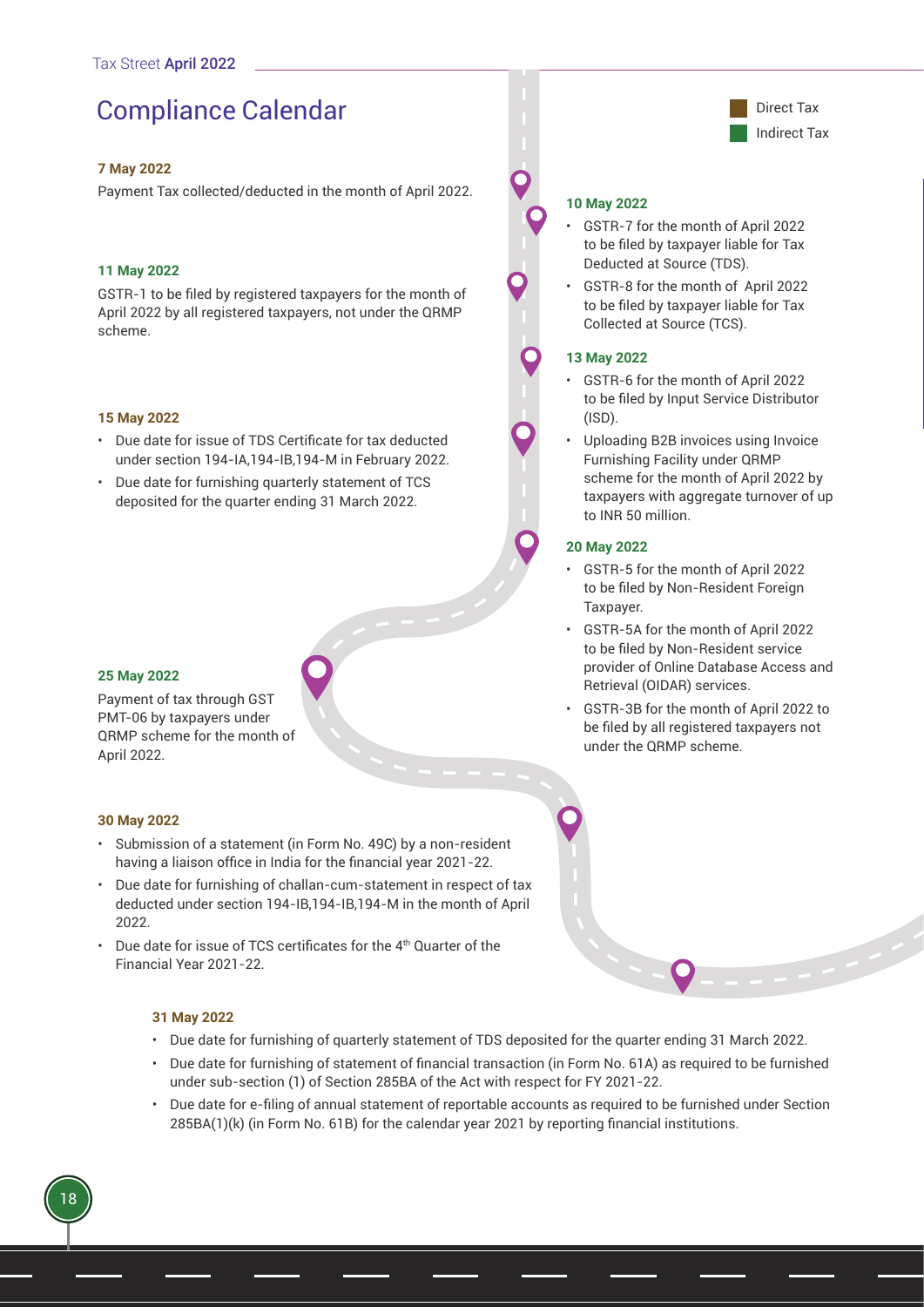# SimplifiedGST

Delivering ease to GST Compliance

- $\odot$  GSTR-1
- $\odot$  ITC Reconciliation
- $\odot$  GSTR-3B
- $\oslash$  Refunds

Schedule a Demo



## **11 June 2022**

QRMP scheme.

**7 June 2022**

Payment Tax collected/deducted in the month of April 2022.

# **10 June 2022**

- GSTR-7 for the month of May 2022 to be filed by taxpayer liable for TDS.
- GSTR-8 for the month of May 2022 to be filed by taxpayer liable for TCS.

#### **13 June 2022**

• GSTR-6 for the month of May 2022 to be filed by ISD.

• GSTR-1 to be filed by registered

taxpayers for the month of May 2022 by all registered taxpayers, not under the

• Uploading B2B invoices using Invoice Furnishing Facility under QRMP scheme for the month of May 2022 by taxpayers with aggregate turnover of up to INR 50 million.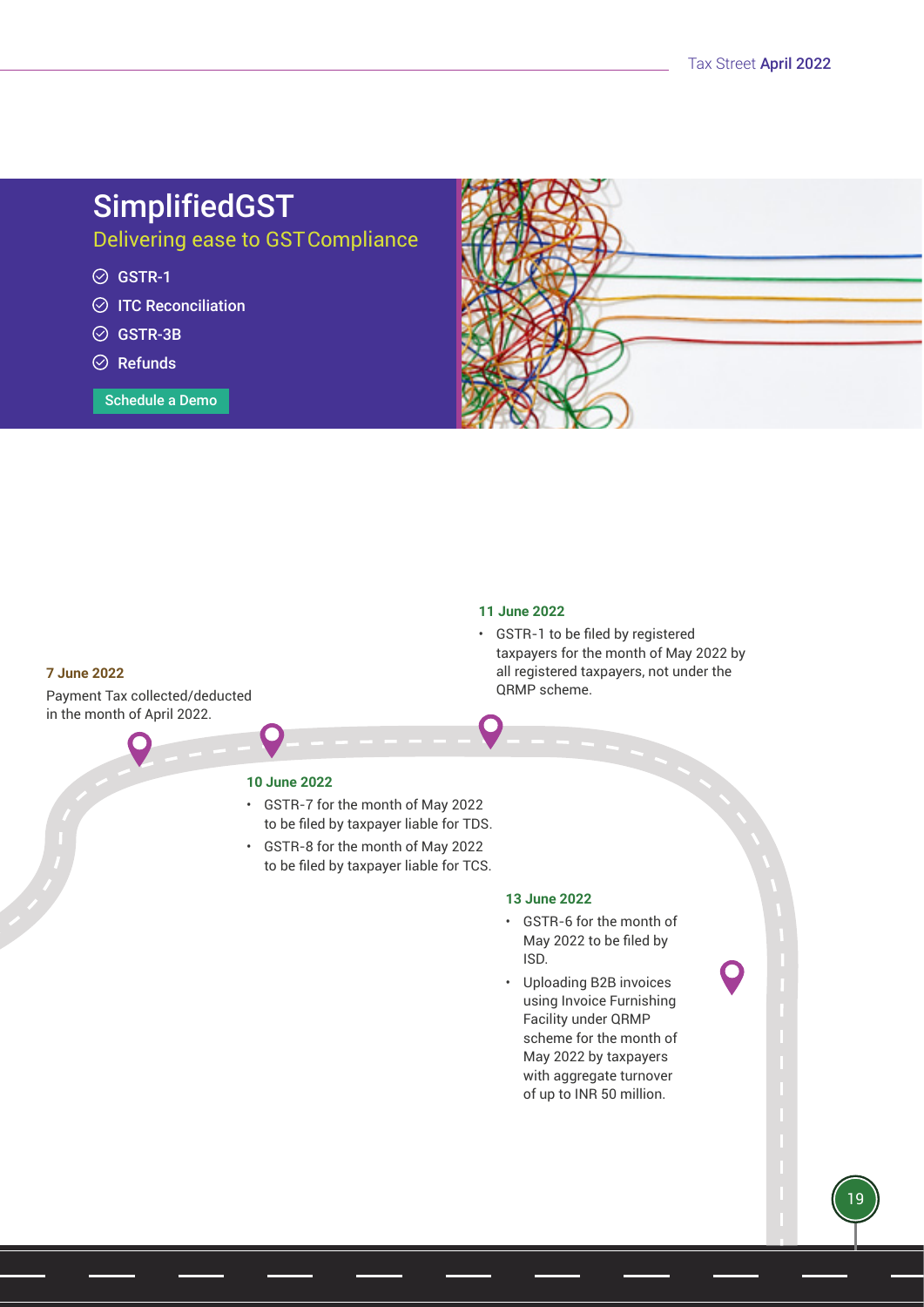# <span id="page-19-0"></span>Upcoming Webinars and Events

**Webinar** 11 May 2022 SEBI LODR Regulation and its Impact on Related Party **Transactions** Organizer - Taxsutra AK Viswanathan and Maulik Doshi https://bit.ly/3kDjv17

**Event** 7 June 2022 2<sup>nd</sup> Edition Tax Strategy and Planning Summit 2022

Organizer - UBS Forums Exhibiting https://bit.ly/3L9FfwB

**Webinars** and Events

Insights

# Alerts

Key Highlights of GST Notification and Clarification Circulars in March - 2022

**3 May 2022** https://bit.ly/3w7gprp

Revised Constitution of Committees addressing taxpayer's grievances from high pitched assessments

**29 April 2022** https://bit.ly/3FopTTj

Amendment in the Foreign Exchange Management (Non-debt Instruments) Rules, 2019

**29 April 2022** https://bit.ly/3P2gMfv

Maharashtra State Tax Department explains 'Amnesty Scheme' allowing waiver up to 80% of tax arrears

**25 April 2022** https://bit.ly/3siM9cd

Supreme Court upholds validity of assessment order passed in the name of amalgamating company post amalgamation taking into consideration factual aspects

**18 April 2022** https://bit.ly/3ymG0PV

Insolvency and Bankruptcy Board Amends Voluntary Liquidation Process **Regulations** 

**13 April 2022** https://bit.ly/3MT959z

MCA Extends Validity of Exemption Notification Concerning Certain **Combinations** 

**1 April 2022** https://bit.ly/3NJN5j0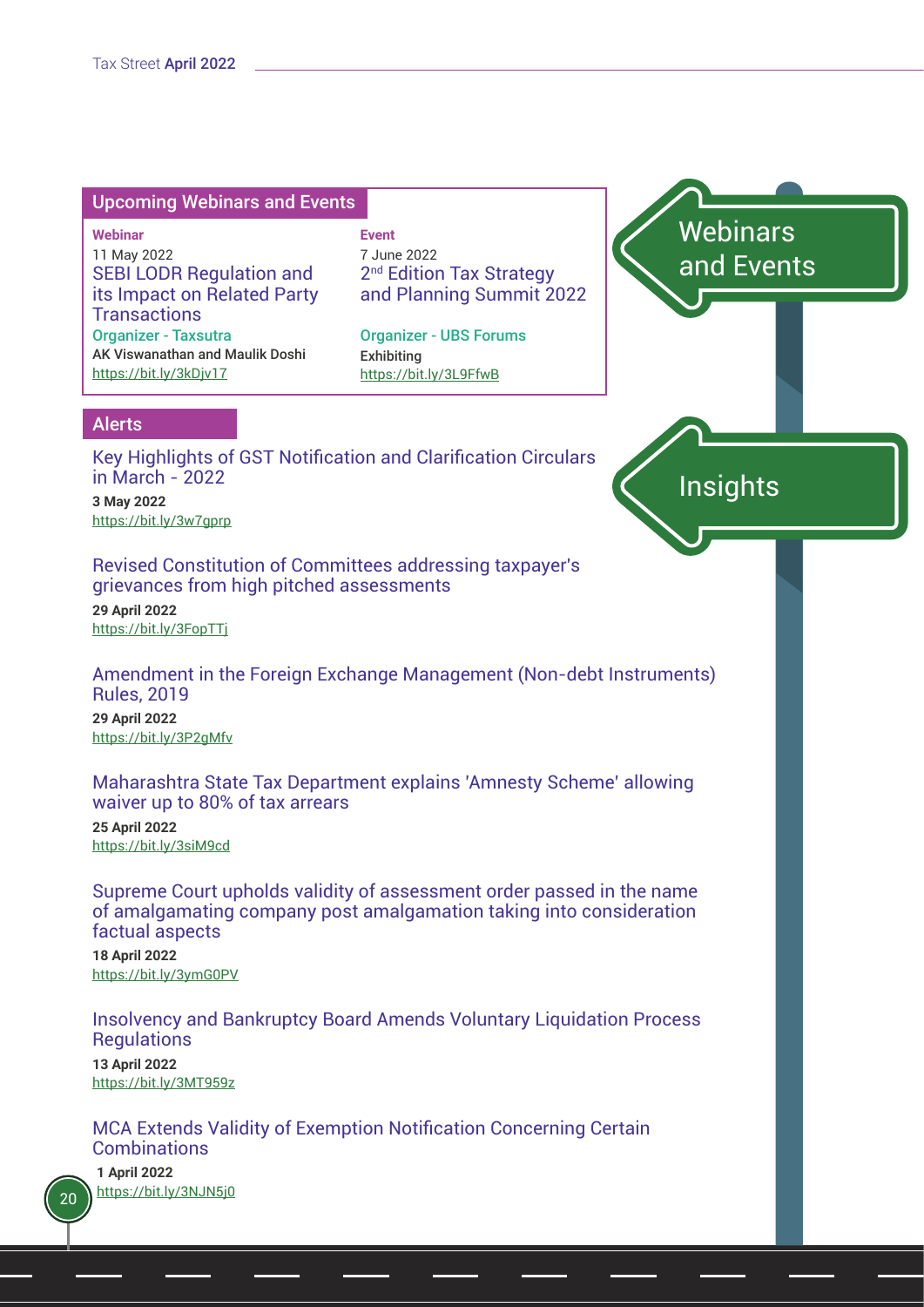Insights

In The News

# <span id="page-20-0"></span>Articles

Amendments to SEBI LODR and its impact on Related Party **Transactions 26 April 2022** https://bit.ly/3w8C82h

# In the News

# There is need for comprehensive review of GST regime

**18 April 2022** Saket Patawari LiveMint https://bit.ly/3uPfTiw

# How India's taxmen are chasing global PE funds for misusing tax treaties to evade capital gains tax **8 April 2022**

Maulik Doshi Times of India https://bit.ly/3P26Gvr

# Zero-coupon bonds: Infra debt funds, NBFCs get nod

**8 April 2022** Hindu Business Line Maulik Doshi Print Edition

# What is driving India's GST collections?

**6 April 2022** LiveMint Saket Patawari [https://bit.ly/3r701pk](https://bit.ly/3r701pk )

# GST net on crypto may expand to include their sale, purchase

**9 May 2022** Hindustan Times Saket Patawari https://bit.ly/37y9nUA

# No denial of duty exemption for not adhering to import procedures: CBIC

**1 May 2022** Business Standard Saket Patawari https://bit.ly/3KWG4IS